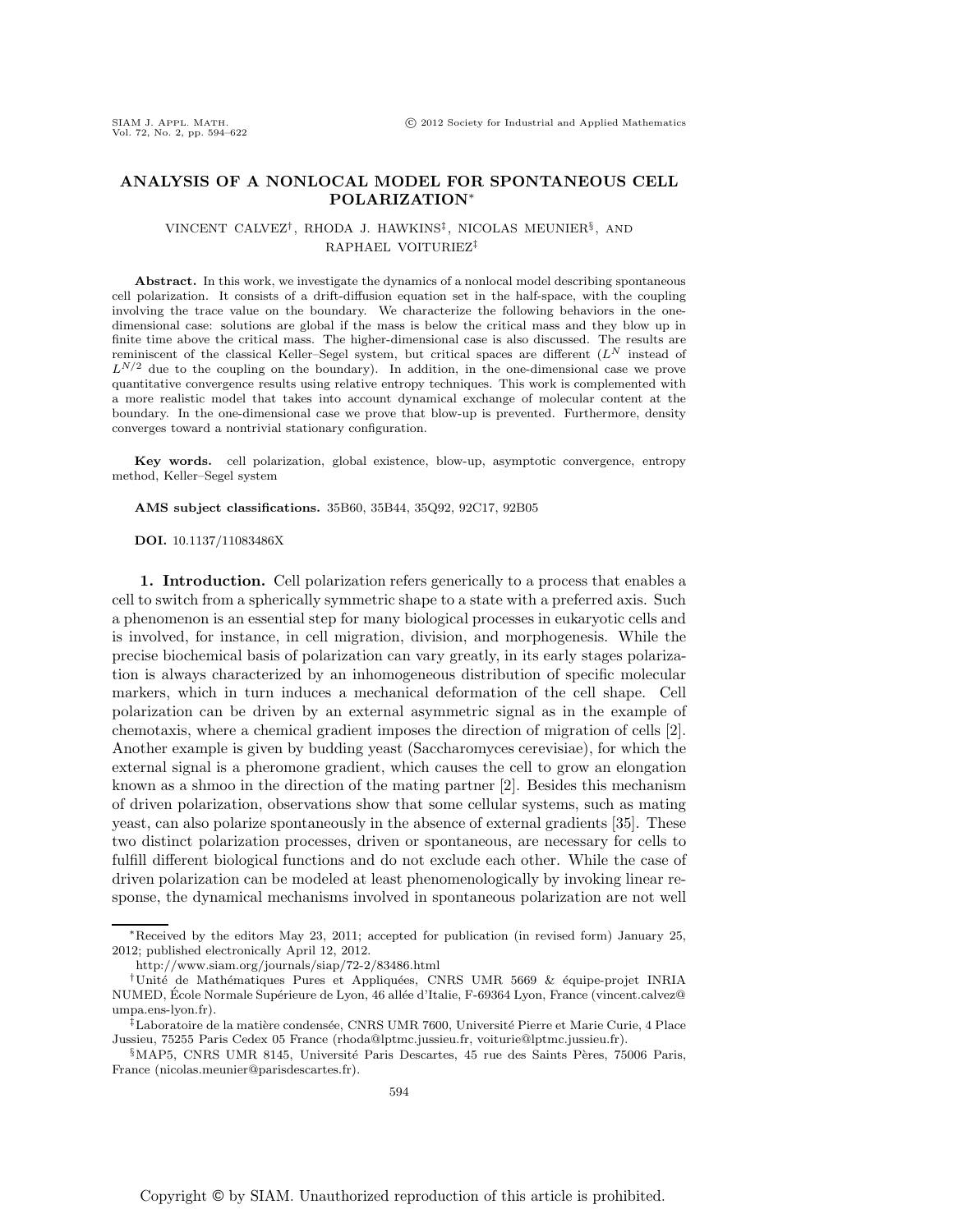understood.

The molecular pathways involved in cell polarization have been studied experimentally quite extensively over the past decade, and the obtained results suggest that several alternative mechanisms can be at work. A first mechanism relies on socalled historical marks and assumes that each division event leaves a localized scar with specific molecular markers (Bud1 proteins) which are fixed on the cell membrane and can initiate the next polarization events. A second mechanism proposed in the literature is based on a Turing instability and involves the protein Bem1. In this paper we will focus on a third mechanism which is based on the active transport of polarity markers along cytoskeleton filaments, which was proposed in [35]. The cell cytoskeleton is a network of long semiflexible filaments made up of protein subunits [31]. These filaments (mainly actin or microtubules) act as roads along which motor proteins are able to perform a biased ballistic motion and carry various molecules in a process which consumes the chemical energy of adenosine triphosphate (ATP). In the case of yeast polarization, it is observed that the efficiency of formation of polar caps is reduced when actin transport is disrupted and that the polar caps formed are unstable [35, 36, 22], indicating that actin plays a prominent role in the process. It was proposed that this actin-based mechanism relies on a positive feedback loop in the dynamics of polarity markers, which is mediated by the actin cytoskeleton [35]. Indeed, it was shown that the polarity markers (Cdc42 proteins) activate the polymerization of actin filaments when they are adsorbed on the cell membrane, so that the active transport along filaments pointing toward enriched Cdc42 regions is favored in the cell cytoplasm. The positive feedback loop then results from the fact that the markers Cdc42 themselves are actively transported in the cytoplasm and are therefore preferentially directed toward high concentration regions.

From the physical point of view, achieving an inhomogeneous distribution of diffusing molecules without an external asymmetric field as in the case of spontaneous polarization requires either interactions between the molecules (like in aggregations phenomena or reaction-diffusion systems) or a driving force that maintains the system out of equilibrium. In the case of the cell cytoskeleton, it is well known that the hydrolysis of ATP acts as a sustained energy input which drives the system out of equilibrium, and one can therefore hypothesize on general grounds that spontaneous polarization in cells involves nonequilibrium processes. From the mathematical point of view, spontaneous polarization can be described by so-called local excitation and global inhibition (LEGI) models. For instance, the Turing instability is the basis for several theoretical studies in recent years [21, 25, 29]. Some other studies include cytoskeleton proteins as a limiting factor: local excitation arises from active transport toward the boundary, and global inhibition arises from conservation of mass [18, 29, 35].

Following the work of [18], we study in this article a class of dynamical models for spontaneous cell polarization. We opt for a coarse-grained description of the cytoskeleton as an advection field accounting for active transport. We refer the reader to [37, 12] for further description of the dynamics of actin networks. Here we go beyond the linear stability analysis performed in [18] and analyze the long time asymptotics of the models and discuss the regularity of the solutions. The principal goal of our analysis is to identify regimes in which nonhomogeneous stationary states, which will be interpreted as polarized states, emerge. The main ingredients of the models are as follows. The markers, whose density is denoted by  $n(t, x)$ , are assumed to diffuse in the cytoplasm and to be actively transported along the cytoskeleton. The resulting motion is a biased diffusion with diffusion coefficient set to 1 and advection field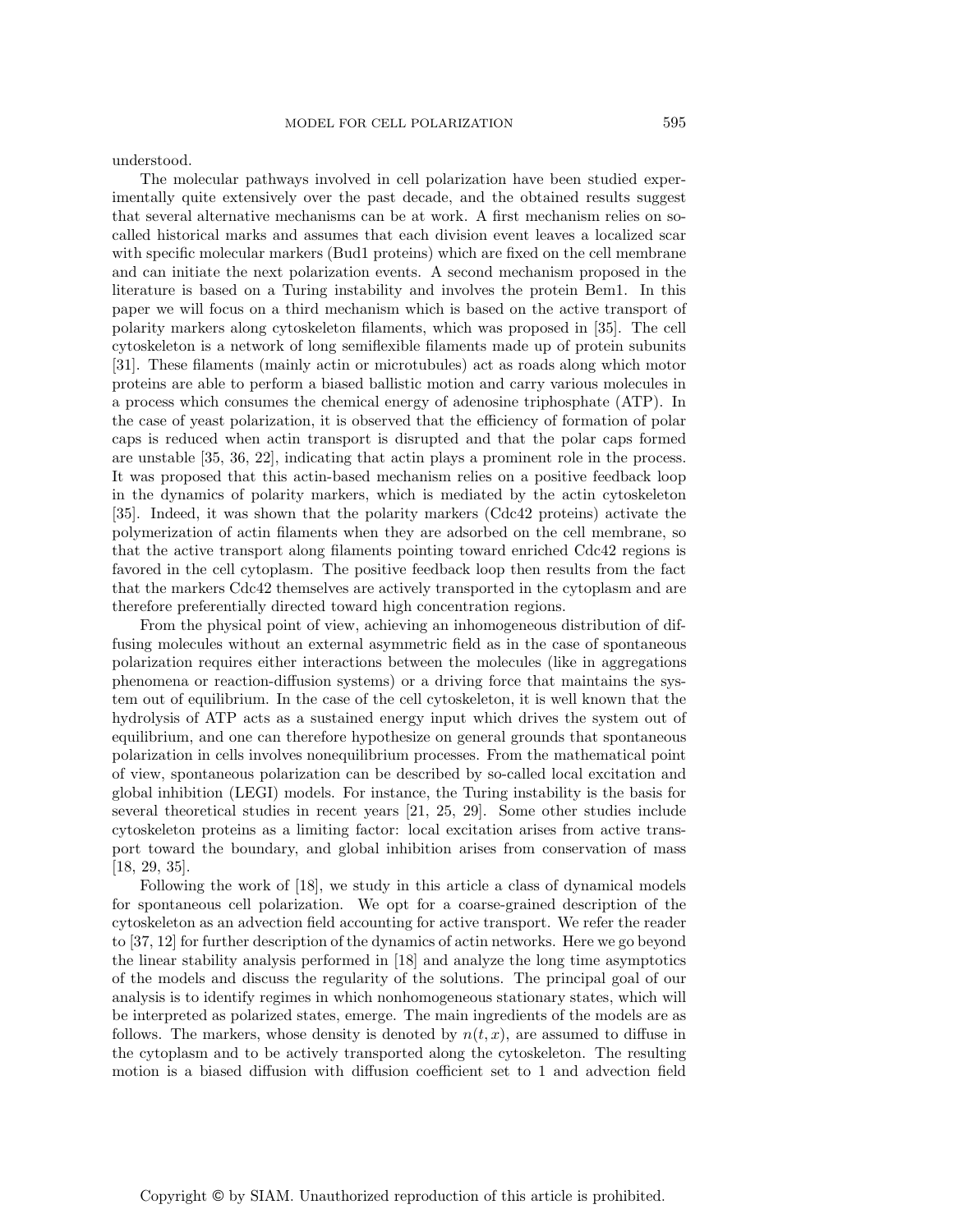

Fig. 1.1. Schematic representation of the orientation of the cytoskeleton network with respect to the cell membrane. (Left) Actin filaments: Filaments are distributed in several directions from nucleation sites. The resultant field is derived from a harmonic potential with source located on the cell boundary. (Right) Microtubules: Filaments are growing from the center of the cell. The resultant field is normal to the cell boundary.

 $\mathbf{u}(t, x)$ . This field is obtained through a coupling with the membrane concentration of markers that is given by the boundary value of  $n(t, x)$ . In what follows we will consider two representative examples of advection fields. In the first case, called hereafter the *transversal case*, the field  $\mathbf{u}(t, x)$  is normal to the domain boundary and schematically models the case of the microtubule cytoskeleton. In the second case, called the *potential case*, the field  $\mathbf{u}(t, x)$  derives from a harmonic potential whose source term is located at the boundary. This situation schematically models the case of the actin cytoskeleton which is nucleated from the cell membrane. The two examples are depicted in Figure 1.1. We refer the reader to [18] for a detailed presentation.

The cell is figured by the half-space  $\mathcal{H} = \mathbb{R}^{N-1} \times (0, +\infty)$ , and we denote the space variable  $x = (y, z)$ . The time evolution of the molecular markers follows an advection-diffusion equation which reads

(1.1) 
$$
\begin{cases} \partial_t n(t,x) = \Delta n(t,x) - \nabla \cdot (n(t,x) \mathbf{u}(t,x)), & t > 0, \quad x \in \mathcal{H}, \\ n(0,x) = n_0(x). \end{cases}
$$

**1.1. The one-dimensional case.** We first analyze two different models set on the half-line  $(0, +\infty)$ . In the simplified version, the advection field is given by  $u(t, z) = -n(t, 0)$ . Active transport arises at uniform speed, the speed being given by the value of the density at  $z = 0$ .

**1.1.1. The simplified model.** The model writes as follows:

$$
(1.2) \qquad \partial_t n(t,z) = \partial_{zz} n(t,z) + n(t,0)\partial_z n(t,z), \quad t > 0, \, z \in (0,+\infty),
$$

together with the zero-flux boundary condition at  $z = 0$ ,

(1.3) 
$$
\partial_z n(t,0) + n(t,0)^2 = 0.
$$

We have formally conservation of molecular content:

$$
M = \int_{z>0} n_0(z) dz = \int_{z>0} n(t, z) dz.
$$

Solutions of (1.2) may become unbounded in finite time (so-called blow-up). This occurs if the mass M is above the critical mass,  $M > 1$ . In the case  $M < 1$ , the solution converges to 0. In the critical case  $M = 1$  there exists a family of stationary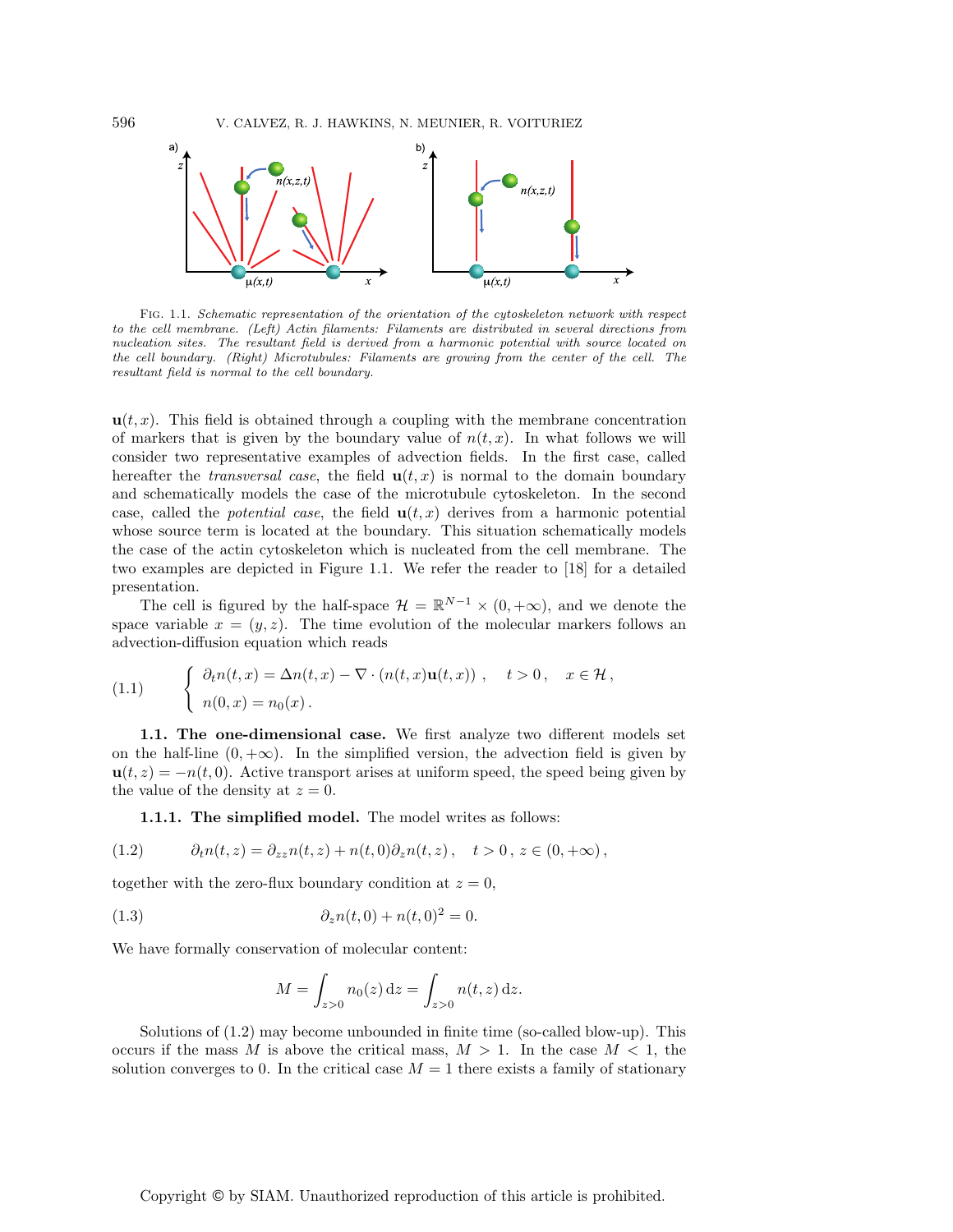states parametrized by the first moment. The solution converges to the stationary state corresponding to the first moment of the initial condition.

Theorem 1.1 (global existence and asymptotic behavior in the subcritical and critical cases:  $M \leq 1$ ). Assume that the initial data  $n_0$  satisfies both  $n_0 \in L^1((1 +$  $(z)$  dz) and  $\int_{z>0} n_0(z)(\log n_0(z))_+ dz < +\infty$ . Assume in addition that  $M \leq 1$ ; then *there exists a global solution in the weak sense. The solution satisfies the following estimates for all*  $T > 0$ *:* 

$$
\sup_{t \in (0,T)} \int_{z>0} n(t,z)(\log n(t,z))_+ dz < +\infty,
$$

$$
\int_0^T \int_{z>0} n(t,z) (\partial_z \log n(t,z))^2 dz dt < +\infty.
$$

In the subcritical case  $M < 1$  the solution strongly converges in  $L^1$  toward the self $similar\ profile\ G_{\alpha}(y) = \alpha \exp(-\alpha y - y^2/2),\ where\ \alpha\ is\ uniquely\ determined\ by\ con$ servation of mass  $\int_{y>0} G_{\alpha}(y) dy = M$ :

$$
\lim_{t \to +\infty} \left\| n(t, z) - \frac{1}{\sqrt{1 + 2t}} G\left(\frac{z}{\sqrt{1 + 2t}}\right) \right\|_{L^1} = 0.
$$

*In the critical case* M = 1*, assuming in addition that the second moment is finite*  $\int_{z>0} z^2 n_0(z) dz < +\infty$ , the solution strongly converges in  $L^1$  toward a stationary *state*  $\alpha \exp(-\alpha z)$ *, where*  $\alpha^{-1} = \int_{z>0}^{z} z n_0(z) dz$ *.* 

THEOREM 1.2 (blow-up of weak solutions:  $M > 1$ ). Assume  $M > 1$ . Any weak *solution with nonincreasing initial data*  $n_0$  *blows up in finite time.* 

In the present biological context, blow-up of solutions is interpreted as polarization of the cell. Indeed, there is a strong instability driving the system toward an inhomogeneous state. In Figure 1.2 we illustrate Theorems 1.1 and 1.2.

In section 3, we present analogous blow-up results in the case of a finite interval  $z \in (0, L)$  or finite range of action (see also Figure 1.3(a)).

*Remark* 1.3. Such a critical mass phenomenon (global existence *versus* blow-up) has been widely studied for the Keller–Segel system (also known as the Smoluchowski– Poisson system) in two dimensions of space [7, 30]. Equation (1.2) represents in some sense a caricature of the classical Keller–Segel system in the half-line  $(0, +\infty)$ . Note that there exist other ways to mimic the two-dimensional case in one dimension [11, 13].

*Remark* 1.4. There is a strong connection between the equation of interest here, (1.2), and the one-dimensional Stefan problem. The latter writes indeed [19] as

$$
\begin{cases} \n\partial_t u(t,z) = \partial_{zz} u(t,z), & t > 0, \, z \in (-\infty, s(t)), \\ \n\lim_{z \to -\infty} \partial_z u(t,z) = 0, & u(t, s(t)) = 0, \quad \partial_z u(t, s(t)) = -s'(t) \, .\n\end{cases}
$$

The temperature is initially nonnegative:  $u(0, z) = u_0(z) \geq 0$ . By performing the change of variables  $\phi(t, z) = -u(t, s(t) - z)$ , we get an equation that is linked to (2.1) by  $n(t, z) = \partial_z \phi(t, z)$ . This connection provides some insights concerning the possible continuation of solutions after blow-up [19]. This question has raised a lot of interest in recent years [20, 33, 34, 17]. It is postulated in [19] that the one-dimensional Stefan problem is generically noncontinuable after the blow-up time.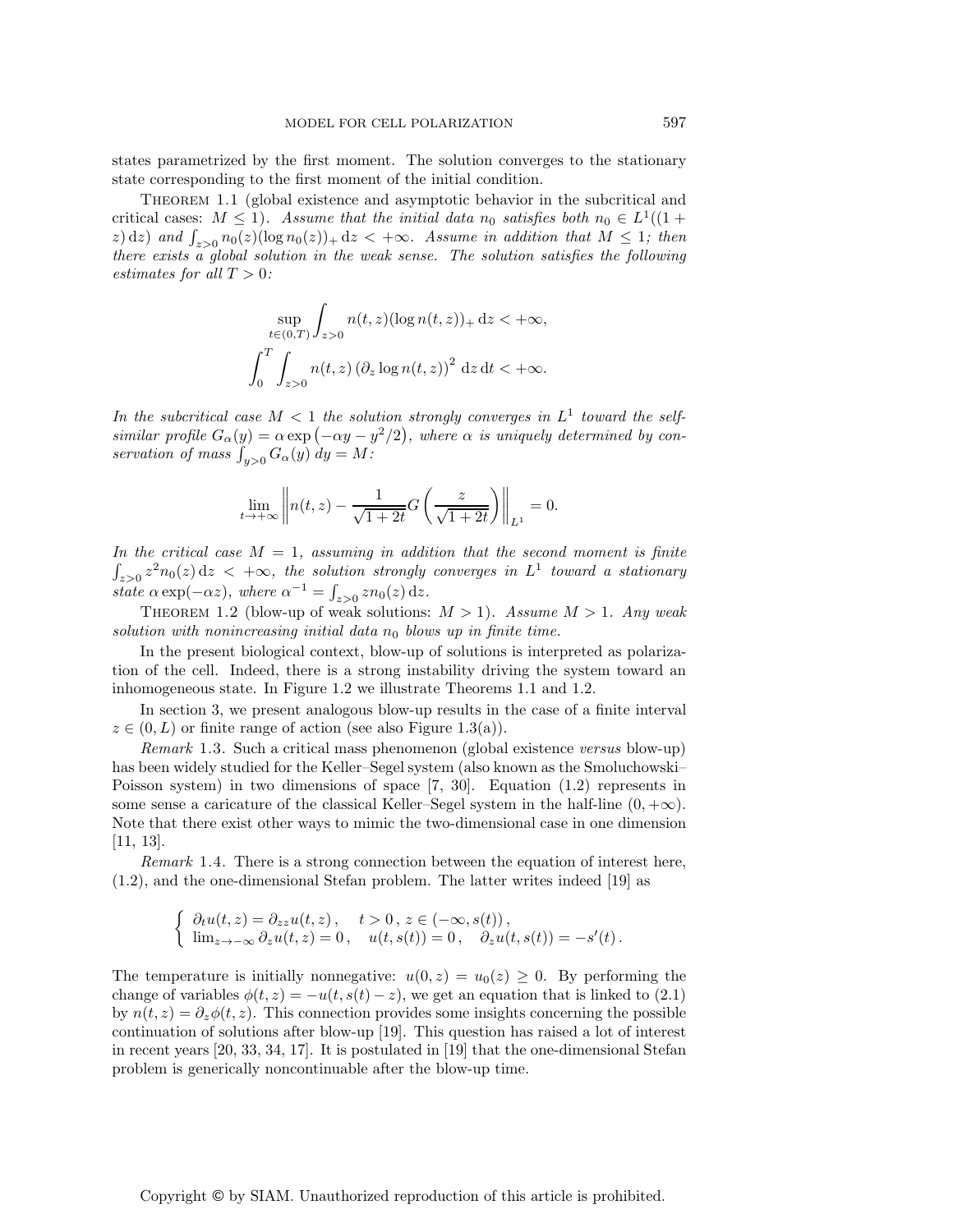

FIG. 1.2. Asymptotic behavior of solutions to  $(1.2)$ – $(1.3)$  in the three different regimes. (a) Subcritical case: Self-similar decay to zero. (b) Subcritical case in the rescaled frame: Convergence toward the self-similar profile *G*. (c) Critical case: Convergence toward the exponential profile with prescribed first momentum. (d) Supercritical case: Finite time blow-up. In all cases the initial data is a Gaussian with mass, respectively,  $M = 0.5$  ((a) and (b)),  $M = 1$  (c), and  $M = 1.5$  (d). In both cases (b) and (c) the expected stationary state is plotted as the dashed line.



Fig. 1.3. Asymptotic behavior of the one-dimensional equation with the following configurations: (a) A domain with finite size  $(0, L)$ , where the advection field is given by  $\mathbf{u}(t, z)$  $-n(t,0) + n(t,L)$  (see section 3.2); (b) dynamical exchange of markers at the boundary. In case (a) the initial condition is a small perturbation of the constant state. In case (b) it is a Gaussian. In both cases the mass is supercritical:  $M = 2$ .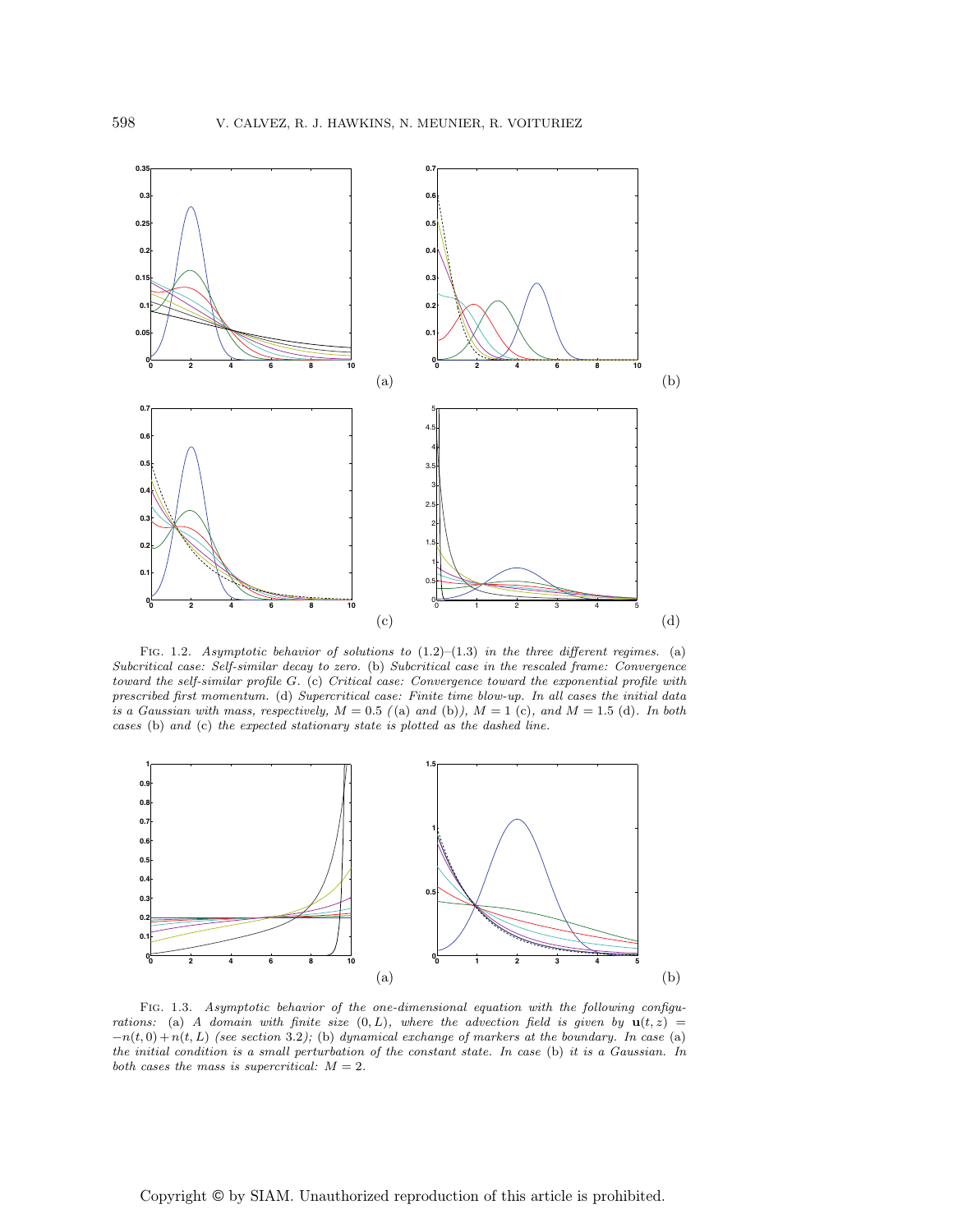**1.1.2. The model with dynamical exchange of markers at the boundary.** The boundary condition (1.3) turns out to be unrealistic from a biophysical viewpoint. This claim is emphasized by the possible occurrence of blow-up in finite time. On the way toward a more realistic model, we distinguish between cytoplasmic content  $n(t, z)$  and the concentration of trapped molecules on the boundary at  $z = 0$ :  $\mu(t)$ . Then the exchange of molecules at the boundary is described by very simple kinetics:

$$
\frac{\mathrm{d}}{\mathrm{d}t}\mu(t) = n(t,0) - \gamma\mu(t).
$$

The transport speed is modified accordingly:  $\mathbf{u}(t, z) = -\mu(t)$ . The model writes as

$$
\begin{cases} \n\partial_t n(t, z) = \partial_{zz} n(t, z) + \mu(t) \partial_z n(t, z), \quad t > 0, \, z \in (0, +\infty), \\
\partial_z n(t, 0) + \mu(t) n(t, 0) = \frac{d}{dt} \mu(t). \n\end{cases}
$$

The flux condition on the boundary ensures the conservation of molecular content. Denoting  $m(t) = \int_{z>0} n(t, z) dz$  the partial mass of cytoplasmic markers, we have

$$
M = \mu_0 + m_0 = \mu(t) + m(t).
$$

Since the transport speed is bounded,  $\mu(t) \leq M$ , we clearly have global existence of solutions for any mass  $M > 0$ . In the following theorem we describe the asymptotic behavior in the supercritical case  $M > 1$ .

THEOREM 1.5. *Assume that the initial data*  $n_0$  *satisfies both*  $n_0 \in L^1((1+z) dz)$ and  $\int_{z>0} n_0(z)(\log n_0(z))_+ dz < +\infty$ . Assume the mass is supercritical,  $M > 1$ . The  $partial mass m(t)$  *converges to* 1*, and the density*  $n(t, z)$  *strongly converges in*  $L<sup>1</sup>$ *toward the exponential profile*  $(M-1)e^{-(M-1)z}$ .

Theorem 1.5 is illustrated in Figure 1.3(b).

**1.2. The higher-dimensional case.** In the higher-dimensional case  $N \geq 2$  we only partially analyze simplified models such as (1.2), where the transport speed is directly computed from the trace value  $n(t, y, 0)$ . Equation (1.1) is complemented with the zero-flux boundary condition:

(1.4) 
$$
\partial_z n(t, y, 0) - n(t, y, 0) \mathbf{u}(t, y, 0) \cdot \mathbf{e}_z = 0, \quad y \in \mathbb{R}^{N-1}.
$$

We have formally conservation of the molecular content:

$$
M = \int_{\mathcal{H}} n_0(x) dx = \int_{\mathcal{H}} n(t, x) dx.
$$

Following [18], we make the distinction between two possible choices for the advection speed **u**. In the *transversal case*, the field **u** is normal to the boundary:

$$
\mathbf{u}(t, y, z) = -n(t, y, 0)\mathbf{e}_z.
$$

This corresponds to a particular orientation of the cytoskeleton, modeling the microtubules. Indeed, microtubules are very rigid filaments whose bending length is larger than the typical size of yeast cells [31].

In the *potential case*, the field **u** derives from a harmonic potential. The source term of the potential is located on the boundary:

(1.6) 
$$
\mathbf{u}(t,x) = \nabla c(t,x), \text{ where } \begin{cases} -\Delta c(t,x) = 0, \\ -\partial_z c(t,y,0) = n(t,y,0). \end{cases}
$$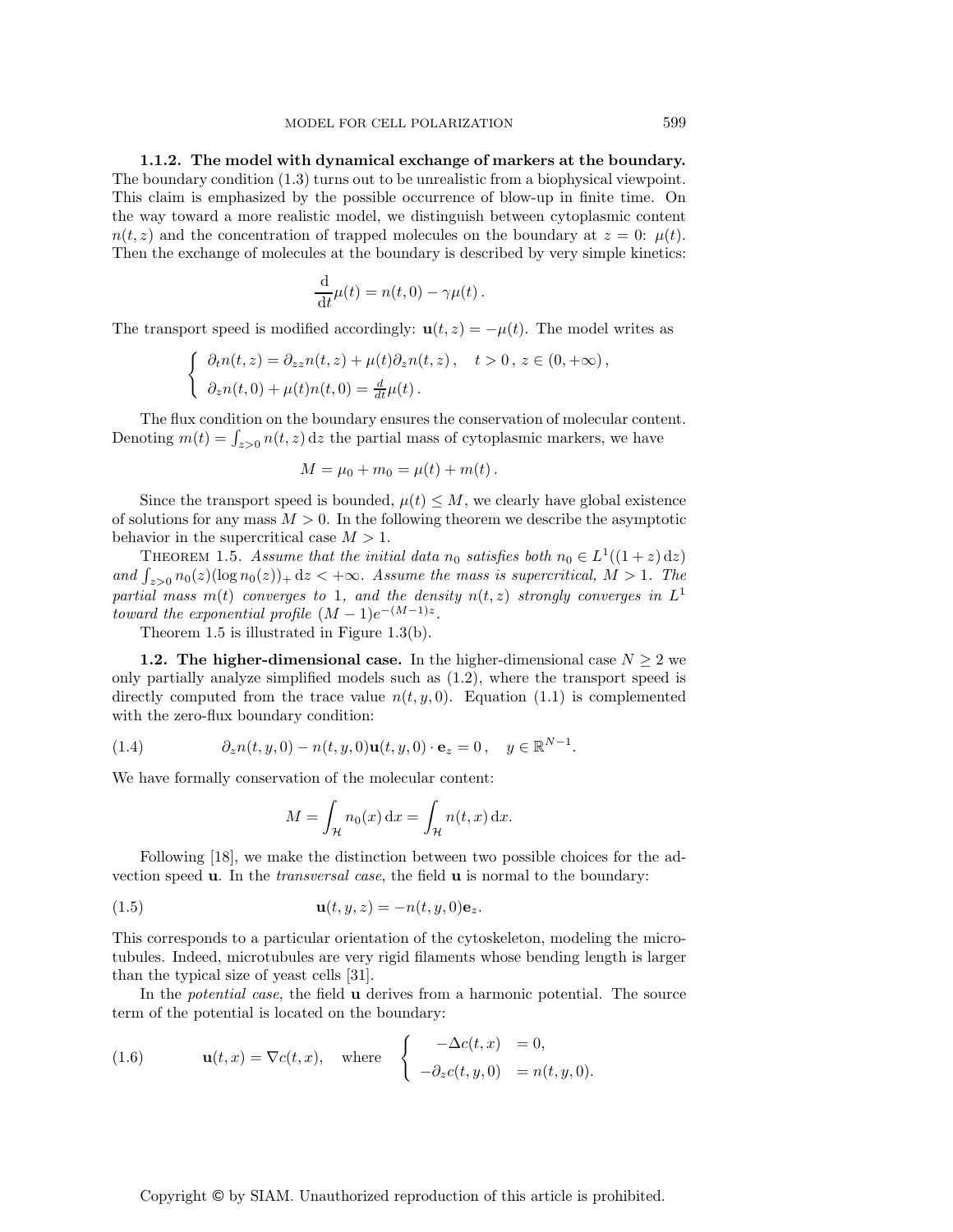This corresponds to another orientation of the cytoskeleton, modeling the actin network. Indeed, the actin network is a diffusive network where orientations are mixed up. In dimension  $N = 1$ , observe that the two choices  $(1.5)$  and  $(1.6)$  coincide.

In dimension  $N \geq 2$ , we state global existence for small initial data. The criteria are identical for the two possible choices of the advection field  $(1.5)$  or  $(1.6)$ . This is a consequence of the two common features: both fields are divergence-free and possess the same normal component at the boundary.

THEOREM 1.6 (global existence in dimension  $N \geq 2$ ). Assume that the advection *field satisfies the following two conditions:*  $\nabla \cdot \mathbf{u} \geq 0$  *and*  $\mathbf{u}(t, y, 0) \cdot \mathbf{e}_z = n(t, y, 0)$ *. Assume that the initial data*  $n_0$  *satisfies both that*  $n_0 \in L^1((1+|x|^2) dx)$  *and that*  $||n_0||_{LN}$  is smaller than some constant  $c_N$  depending only on the dimension N. Then *there exists a global weak solution to* (1.1) *and* (1.4)*.*

Notice that both conditions  $\nabla \cdot \mathbf{u} \geq 0$  and  $\mathbf{u}(t, y, 0) \cdot \mathbf{e}_z = n(t, y, 0)$  are fulfilled in  $(1.5)$  and  $(1.6)$ .

THEOREM 1.7 (blow-up in dimension  $N \geq 2$ ). Assume that  $n(t, x)$  is a strong *solution to* (1.1) *which verifies the following:*

- $\partial_z n(t,x) \leq 0$  *for all*  $x \in \mathcal{H}$  *and*  $t > 0$  *when the advective field is given by* (1.5)*.*
- $\partial_z n(t,x) \leq 0$  and for all  $x \in \mathcal{H}$  and  $t > 0$ , the matrix  $A(t,x) = x \otimes$  $\partial_z \nabla_y \log n(t, x)$  *satisfies*  $A^T + A \geq 0$  *(in the matrix sense)* when the advective *field is given by* (1.6)*.*

*Assume, in addition, that the second momentum is initially small enough: there exists a constant*  $C_N$  *depending only on the dimension such that*  $\int_{x \in \mathcal{H}} |x|^2 n_0(x) dx \le$  $C_N M^{\frac{N+1}{N-1}}$ . Then the maximal time of existence of the solution is finite.

*Open questions*. We end this introductory section with some open questions that we are not able to resolve. (i) Obtain a rate for the convergence in relative entropy in Theorem 1.1 for the cases  $M = 1$  and  $M < 1$ . (ii) Prove blow-up for the systems  $(1.1)$ – $(1.6)$  with large initial data without any monotonicity assumption on the density  $n(t, x)$  (see also Figure 1.2(d), where blow-up occurs without monotonicity of the initial data).

The outline of the paper is as follows. In section 2, we analyze in full detail the one-dimensional case. In section 3 we study some variants of blow-up criteria in the one-dimensional case. In section 4, we study a model with flux of markers at the boundary in the one-dimensional case. In section 5, we analyze the higher-dimensional case.

Results in the one-dimensional case have been announced in the short note [10].

**2.** The boundary Keller–Segel (BKS) equation in dimension  $N = 1$ . In this section we study the equation

(2.1) 
$$
\begin{cases} \partial_t n(t,z) = \partial_{zz} n(t,z) + n(t,0) \partial_z n(t,z), & t > 0, z \in (0,+\infty), \\ \partial_z n(t,0) + n(t,0)^2 = 0, \end{cases}
$$

and we prove Theorems 1.1 and 1.2. More precisely, in section 2.1 we prove the existence of a global weak solution for  $M \leq 1$ . Then in section 2.3 we prove the blow-up character in the case  $M > 1$ .

We begin with a proper definition of weak solutions, adapted to our context.

DEFINITION 2.1. We say that  $n(t, z)$  is a weak solution of (2.1) on  $(0, T)$  if it *satisfies*

(2.2) 
$$
n \in L^{\infty}(0,T; L^1_+(\mathbb{R}_+)), \quad \partial_z n \in L^1((0,T) \times \mathbb{R}_+),
$$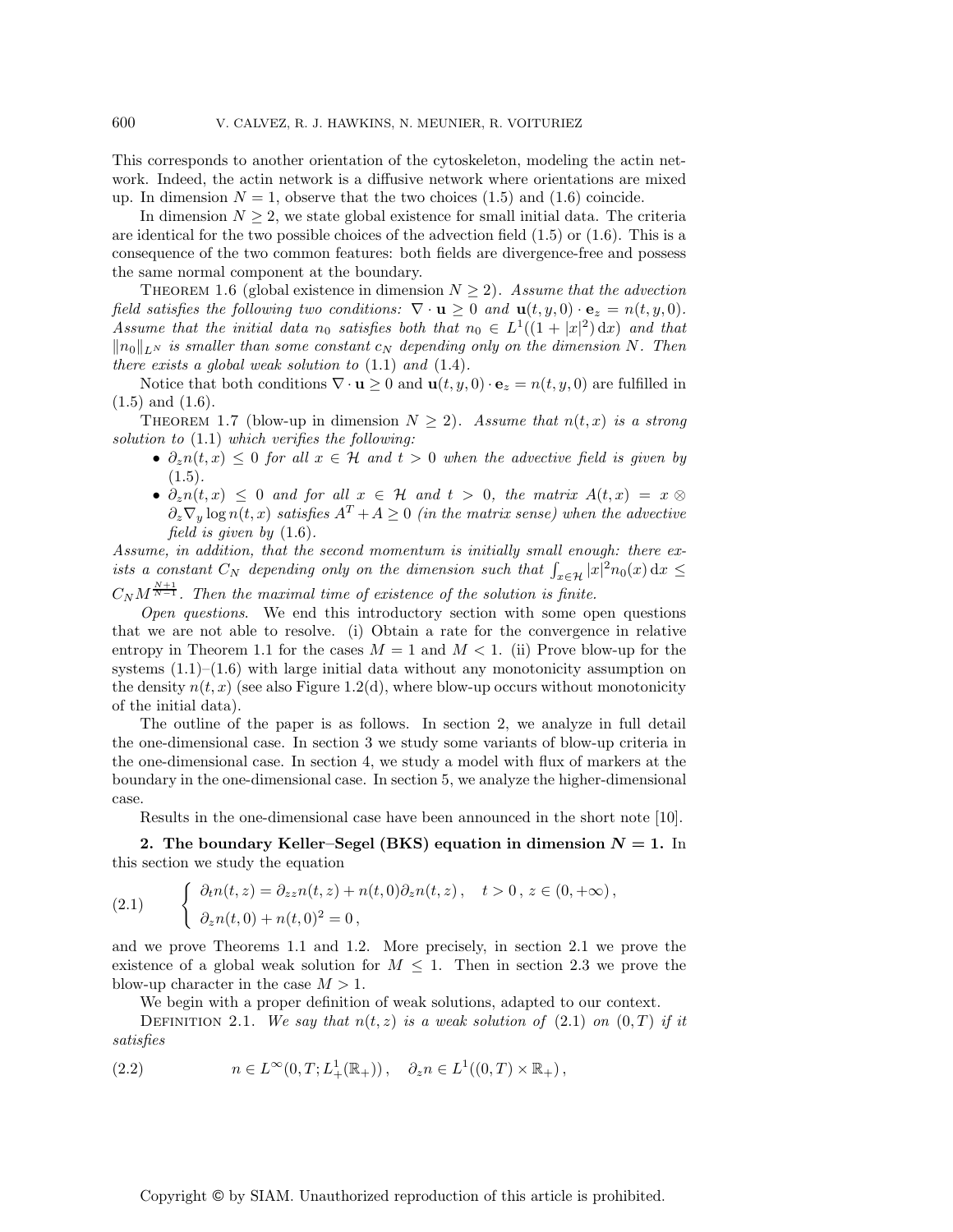and  $n(t, z)$  is a solution of (2.1) in the sense of distributions in  $\mathcal{D}'(\mathbb{R}_+)$ .

Since the flux  $(\partial_z n(t, z) + n(t, 0)n(t, z))$  belongs to  $L^1((0, T) \times \mathbb{R}_+)$ , the solution is well defined in the distributional sense under assumption (2.2). In fact, we can write  $\int_0^T n(t,0) dt = - \int_0^T \int_{z>0} \partial_z n(t,z) dz dt.$ 

Weak solutions in the sense of Definition 2.1 are mass-preserving:

$$
M = \int_{z>0} n_0(z) dz = \int_{z>0} n(t, z) dz.
$$

The proof closely follows the arguments of the next lemma, which is concerned with moment growth.

LEMMA 2.2 (moment growth). Assume  $n(t, z)$  is a weak solution of (2.1). As*sume in addition that*  $zn_0 \in L^1(\mathbb{R}_+)$ *. Then the following identity holds true:* 

(2.3) 
$$
\int_{z>0} zn(T,z) dz = \int_{z>0} zn_0(z) dz + \int_0^T \left(1 - \int_{z>0} n(t,z) dz\right) n(t,0) dt.
$$

*Proof.* Consider the approximation function  $\chi(z)$  which verifies  $\chi(z) = 1$  if  $0 \leq$  $z \leq 1$ ,  $\chi(z) = 0$  if  $z \geq 2$ , which is smooth and nonnegative everywhere. Define the family of functions  $(\varphi_{\varepsilon})_{\varepsilon}$  by  $\varphi_{\varepsilon}(z) = z\chi(\varepsilon z)$ . We recall the weak formulation

$$
\int_{z>0} n(T,z)\varphi_{\varepsilon}(z) dz = \int_{z>0} n_0(z)\varphi_{\varepsilon}(z) dz
$$

$$
- \int_0^T \int_{z>0} (\partial_z n(t,z) + n(t,0)n(t,z)) \varphi_{\varepsilon}'(z) dz dt.
$$

The function  $\varphi_{\varepsilon}(z)$  converges monotonically to  $z$  as  $\varepsilon \to 0$ ; hence, from the monotone convergence theorem, we deduce that  $zn(T, z) \in L^1$ .

The function  $\varphi_{\varepsilon}'(z) = \chi(\varepsilon z) + \varepsilon z \chi'(\varepsilon z)$  is bounded in  $L^{\infty}$  uniformly in  $\varepsilon$ , and it converges to 1 a.e. Since  $n(\cdot, 0)n \in L^1((0, T) \times R_+)$  and  $\partial_z n \in L^1((0, T) \times \mathbb{R}_+)$ , from Lebesgue's dominated convergence theorem, it follows that

$$
\lim_{\varepsilon \to 0} \int_0^T \int_{z>0} \varphi_{\varepsilon}'(z) n(t,0) n(t,z) dz dt = \int_0^T \int_{z>0} n(t,0) n(t,z) dz dt,
$$
  

$$
\lim_{\varepsilon \to 0} \int_0^T \int_{z>0} \varphi_{\varepsilon}'(z) \partial_z n(t,z) dz dt = \int_0^T \int_{z>0} \partial_z n(t,z) dz dt = -\int_0^T n(t,0) dt.
$$

### **2.1. Global existence for subcritical mass** *M <* **1.**

**2.1.1.** A priori estimates. Our next result is concerned with the derivation of a priori bounds for solutions to (2.1) in the classical sense.

PROPOSITION 2.3 (main a priori estimate). Let n be a classical solution to  $(2.1)$ . *If*  $M < 1$ *, then the following estimate holds true for some*  $\delta > 0$  *and for all*  $t \in (0, T)$ *:* 

$$
\int_{z>0} n(t,z)(\log n(t,z)) + dz + \delta \int_0^t \int_{z>0} n(s,z)(\partial_z \log n(s,z))^2 dz ds
$$
\n
$$
\leq \int_{z>0} n_0(z)(\log n_0(z))_+ dz + \int_{z>0} z n_0(z) dz + C(T).
$$

*Proof*. We first derive the following trace-type inequality:

(2.5) 
$$
n(t,0)^2 = \left(\int_{z>0} \partial_z n(t,z) dz\right)^2
$$

$$
\leq \left(\int_{z>0} n(t,z) dz\right) \left(\int_{z>0} n(t,z) \left(\partial_z \log n(t,z)\right)^2 dz\right).
$$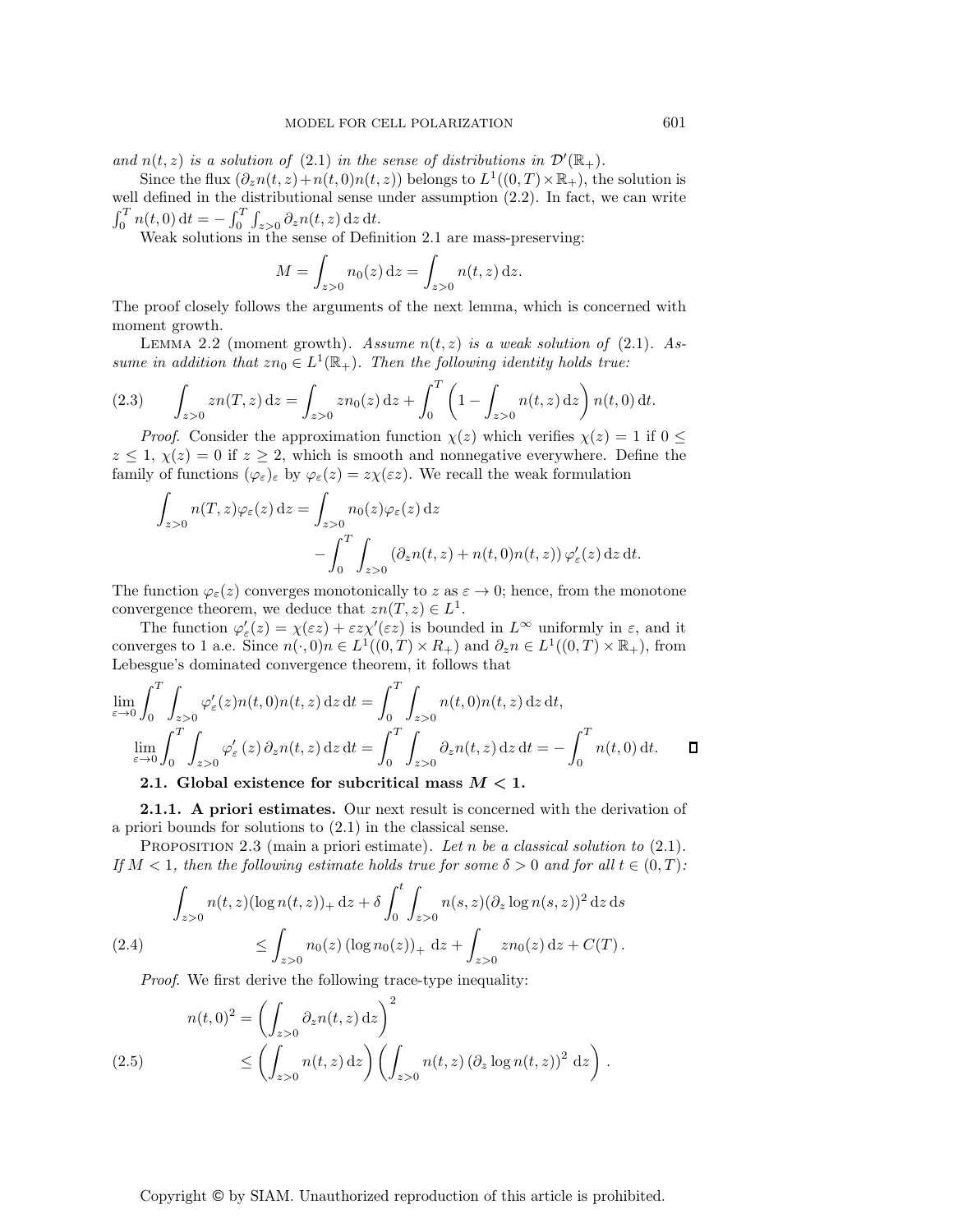We compute the evolution of the entropy:

$$
\frac{\mathrm{d}}{\mathrm{d}t} \int_{z>0} n(t,z) \log n(t,z) \,\mathrm{d}z = \int_{z>0} \partial_t n(t,z) \log n(t,z) \,\mathrm{d}z
$$
\n
$$
= -\int_{z>0} (\partial_z n(t,z) + n(t,0)n(t,z)) \frac{\partial_z n(t,z)}{n(t,z)} \,\mathrm{d}z
$$
\n
$$
= -\int_{z>0} n(t,z) \left(\partial_z \log n(t,z)\right)^2 \,\mathrm{d}z + n(t,0)^2.
$$
\n(2.6)

The two contributions are competing. We estimate the balance using inequality (2.5):

$$
\frac{\mathrm{d}}{\mathrm{d}t} \int_{z>0} n(t,z) \log n(t,z) \,\mathrm{d}z \le (M-1) \int_{z>0} n(t,z) \left(\partial_z \log n(t,z)\right)^2 \,\mathrm{d}z.
$$

On the contrary to the classical two-dimensional Keller–Segel equation, the dissipation of entropy gives directly the sharp criterion on the mass. There is no need to seek a free energy as in [7] (and references therein). To control the negative part of the entropy, we use the following lemma adapted from [7, 9].

LEMMA 2.4. *For any*  $f \in L^1_+(\mathbb{R}_+, (1+z) \, dz)$ , *if*  $\int f \log f < +\infty$ , *then*  $f \log f$  *is in*  $L^1(\mathbb{R}_+)$ *, and for all*  $\alpha > 0$ *, the following inequality holds true:* 

(2.7) 
$$
\int_{z>0} f(z)(\log f(z)) + dz \leq \int_{z>0} f(z)(\log f(z) + \alpha z) dz + \frac{1}{\alpha e}.
$$

*Proof.* Let  $\overline{f} = f \mathbf{1}_{f \leq 1}$  and  $m = \int_{z>0} \overline{f}(z) dz$ . We build up the relative entropy between  $\overline{f}$  and  $\alpha e^{-\alpha z}$ .

$$
\int_{z>0} \overline{f}(z) \left( \log \overline{f}(z) + \alpha z \right) dz = \int_{z>0} \frac{\overline{f}(z)}{\alpha e^{-\alpha z}} \log \left( \frac{\overline{f}(z)}{\alpha e^{-\alpha z}} \right) \alpha e^{-\alpha z} dz + m \log \alpha.
$$

Using Jensen's inequality, we deduce that

$$
\int_{z>0} \frac{\overline{f}(z)}{\alpha e^{-\alpha z}} \log \left( \frac{\overline{f}(z)}{\alpha e^{-\alpha z}} \right) \alpha e^{-\alpha z} dz
$$
\n
$$
\geq \left( \int_{z>0} \frac{\overline{f}(z)}{\alpha e^{-\alpha z}} \alpha e^{-\alpha z} dz \right) \log \left( \int_{z>0} \frac{\overline{f}(z)}{\alpha e^{-\alpha z}} \alpha e^{-\alpha z} dz \right)
$$
\n
$$
= m \log m.
$$

Therefore,

$$
\int_{z>0} \overline{f}(z) \log \overline{f}(z) dz + \alpha \int_{z>0} z \overline{f}(z) dz \ge m \log (\alpha m) \ge -\frac{1}{\alpha e}.
$$

Using

$$
\int_{z>0} f(z)(\log f(z))_+ dz = \int_{z>0} f(z)\log f(z) dz - \int_{z>0} \overline{f}(z)\log \overline{f}(z) dz,
$$

 $\Box$ 

this completes the proof of Lemma 2.4.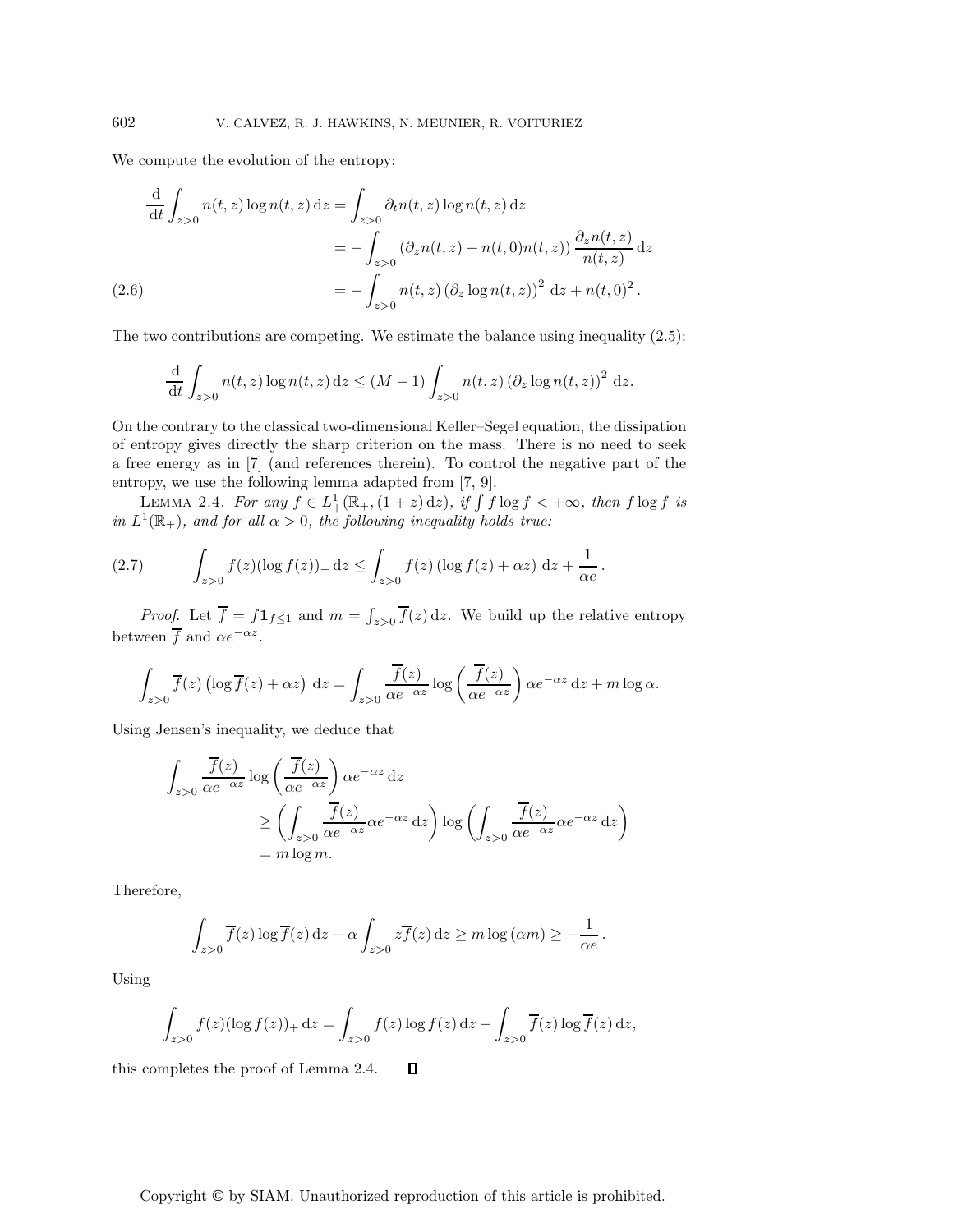Let us now estimate the first moment. Recalling (2.3), we deduce that

$$
\int_{z>0} zn(t, z) dz \le \int_{z>0} zn_0(z) dz + \int_0^t n(s, 0) ds
$$
  
\n
$$
\le \int_{z>0} zn_0(z) dz + \frac{T}{4\delta'} + \delta' \int_0^t n(s, 0)^2 ds
$$
  
\n
$$
\le \int_{z>0} zn_0(z) dz + \frac{T}{4\delta'}
$$
  
\n(2.8)  
\n
$$
+ \delta' \int_0^t \int_{z>0} n(s, z) (\partial_z \log n(s, z))^2 dz ds.
$$

Combining (2.6), (2.7), and (2.8) with  $\alpha = 1$ , we obtain that

$$
\int_{z>0} n(t,z) (\log n(t,z))_+ dz + (1 - M - \delta') \int_0^t \int_{z>0} n(s,z) (\partial_z \log n(s,z))^2 dz ds
$$
  

$$
\leq \int_{z>0} n_0(z) \log n_0(z) dz + \int_{z>0} z n_0(z) dz + \frac{1}{e} + \frac{T}{4\delta'}.
$$

 $\Box$ 

Since  $M < 1$ , we can choose  $\delta' > 0$  such that (2.4) holds.

**2.1.2. Regularization procedure.** To prove existence of weak solutions in the sense of Definition 2.1, we perform a classical regularization procedure. We carefully choose our function spaces in order to end up with minimal assumptions on the initial data. We introduce

$$
a^{\varepsilon}(t) = \int_{z>0} \phi_{\varepsilon}(z) n^{\varepsilon}(t, z) dz,
$$

where  $\phi_{\varepsilon}$  is an approximation to the identity. We have formally  $a^{\varepsilon}(t) \to n(t,0)$  as  $\varepsilon \to 0$ .

We consider the following regularized problem:

(2.9) 
$$
\begin{cases} \partial_t n^{\varepsilon}(t,z) = \partial_{zz} n^{\varepsilon}(t,z) + a^{\varepsilon}(t) \partial_z n^{\varepsilon}(t,z), \\ \partial_z n^{\varepsilon}(t,0) + a^{\varepsilon}(t) n^{\varepsilon}(t,0) = 0. \end{cases}
$$

Our aim is to extend the main a priori estimate (2.4) to the regularized problem (2.9). We check that

$$
a^{\varepsilon}(t) = -\int_{z>0} \phi_{\varepsilon}(z) \int_{y=z}^{+\infty} \partial_z n^{\varepsilon}(t,y) \, dy \, dz \le \int_{z>0} |\partial_z n^{\varepsilon}(t,z)| \, dz.
$$

Thus the following inequality replaces (2.5):

$$
a^{\varepsilon}(t)n^{\varepsilon}(t,0) \leq M\left(\int_{z>0} n^{\varepsilon}(t,z) \left(\partial_z \log n^{\varepsilon}(t,z)\right)^2 \mathrm{d}z\right).
$$

On the other hand, the moment growth estimate relies only on the diffusion contribution. We have accordingly

(2.10) 
$$
\int_{z>0} z n^{\varepsilon}(t, z) dz \le \int_{z>0} z n_0(z) dz + \frac{T}{4\delta'}
$$

$$
+ \delta' \int_0^t \int_{z>0} n^{\varepsilon}(s, z) (\partial_z \log n^{\varepsilon}(s, z))^2 dz ds.
$$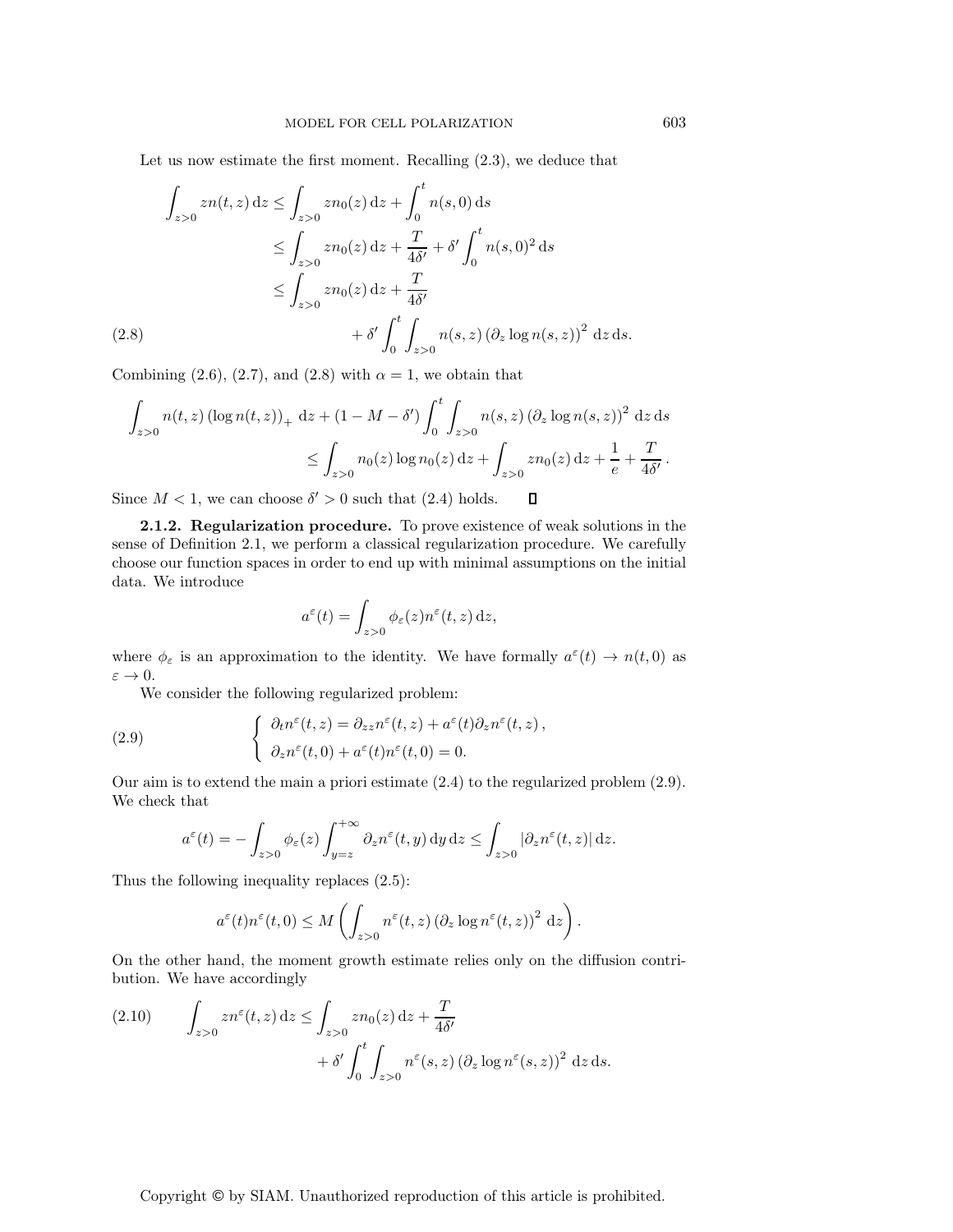It is then straightforward to justify (2.4) for the regularized solution  $n^{\varepsilon}$  along the lines of Proposition 2.3. There exists  $\delta > 0$  such that

$$
\int_{z>0} n^{\varepsilon}(t,z) (\log n^{\varepsilon}(t,z))_{+} dz + \delta \int_{0}^{t} \int_{z>0} n^{\varepsilon}(s,z) (\partial_{z} \log n^{\varepsilon}(s,z))^{2} ds dz
$$
\n(2.11)\n
$$
\leq \int_{z>0} n_{0}(z) (\log n_{0}(z))_{+} dz + \int_{z>0} z n_{0}(z) dz + C(T).
$$

**2.1.3. Time compactness.** Passing to the limit as  $\varepsilon \to 0$ , the main difficulty lies in the nonlinear term  $a^{\varepsilon}(t)\partial_z n^{\varepsilon}(t,z)$ . We need some compactness to proceed further. It is provided by the Aubin–Simon lemma; see [3, 26, 32].

LEMMA 2.5 (Aubin–Simon). Let  $X \subset B \subset Y$  be Banach spaces such that the *embedding*  $X ⊂ B$  *is compact. Assume that the set of functions*  $F$  *satisfies the following:* F *is bounded in*  $L^2(0,T;X)$  *and*  $\partial_t f$  *is uniformly bounded in*  $L^2(0,T;Y)$ *. Then*  $\mathcal F$  *is relatively compact in*  $L^2(0,T;B)$ *.* 

The natural choice for spaces in our context would be  $\widetilde{X} = W^{1,1}(\mathbb{R}_+)$  and  $B =$  $\mathcal{C}^0(\mathbb{R}_+)$  (up to the decay problem at infinity). However, due to the possible apparition of jumps, the embedding  $\tilde{X} \subset B$  is not compact. Using the entropy estimate (2.11), we are able to modify the space X in order to make the embedding  $X \subset B$  compact. The crucial point is to obtain an equicontinuity condition weaker than any Hölder condition, in the spirit of [1, Theorem 8.36].

Lemma 2.6. *Assume* F *is a set of nonnegative bounded functions in the following sense: there exists a constant*  $A > 0$  *such that for all*  $f \in \mathcal{F}$ 

$$
\sup_{t \in (0,T)} \int_{z>0} f(t,z) (\log f(t,z))_+ dz \le A, \quad \int_0^T \int_{z>0} f(t,z) (\partial_z \log f(t,z))^2 dz dt \le A.
$$

*Then there exist a continuous function*  $\eta : \mathbb{R}_+ \to \mathbb{R}_+$  *and a constant* A' *depending on* A such that  $\eta(0) = 0$  and for all functions  $f \in \mathcal{F}$  we have

(2.12) 
$$
\int_0^T \left( \sup_{x \neq y} \frac{|f(t, y) - f(t, x)|}{\eta(y - x)} \right)^2 dt \leq A'.
$$

*Proof.* First, for  $x < y$  we have that

$$
|f(t,y) - f(t,x)|^2 \le \left(\int_x^y |\partial_z f(t,z)| \,dz\right)^2
$$
  
(2.13) 
$$
\le \left(\int_x^y f(t,z) \,dz\right) \left(\int_{z>0} f(t,z) \left(\partial_z \log f(t,z)\right)^2 \,dz\right).
$$

We use the Jensen inequality for  $x < y$ :

$$
\left(\frac{1}{y-x}\int_x^y f(t,z)\,\mathrm{d}z\right)\log\left(\frac{1}{y-x}\int_x^y f(t,z)\,\mathrm{d}z\right)_+\leq \frac{1}{y-x}\int_x^y f(t,z)(\log f(t,z))_+\,\mathrm{d}z
$$

$$
\leq \frac{A}{y-x}.
$$

We can invert this inequality to get

(2.14) 
$$
\frac{1}{y-x} \int_x^y f(t,z) dz \le \Phi\left(\frac{A}{y-x}\right),
$$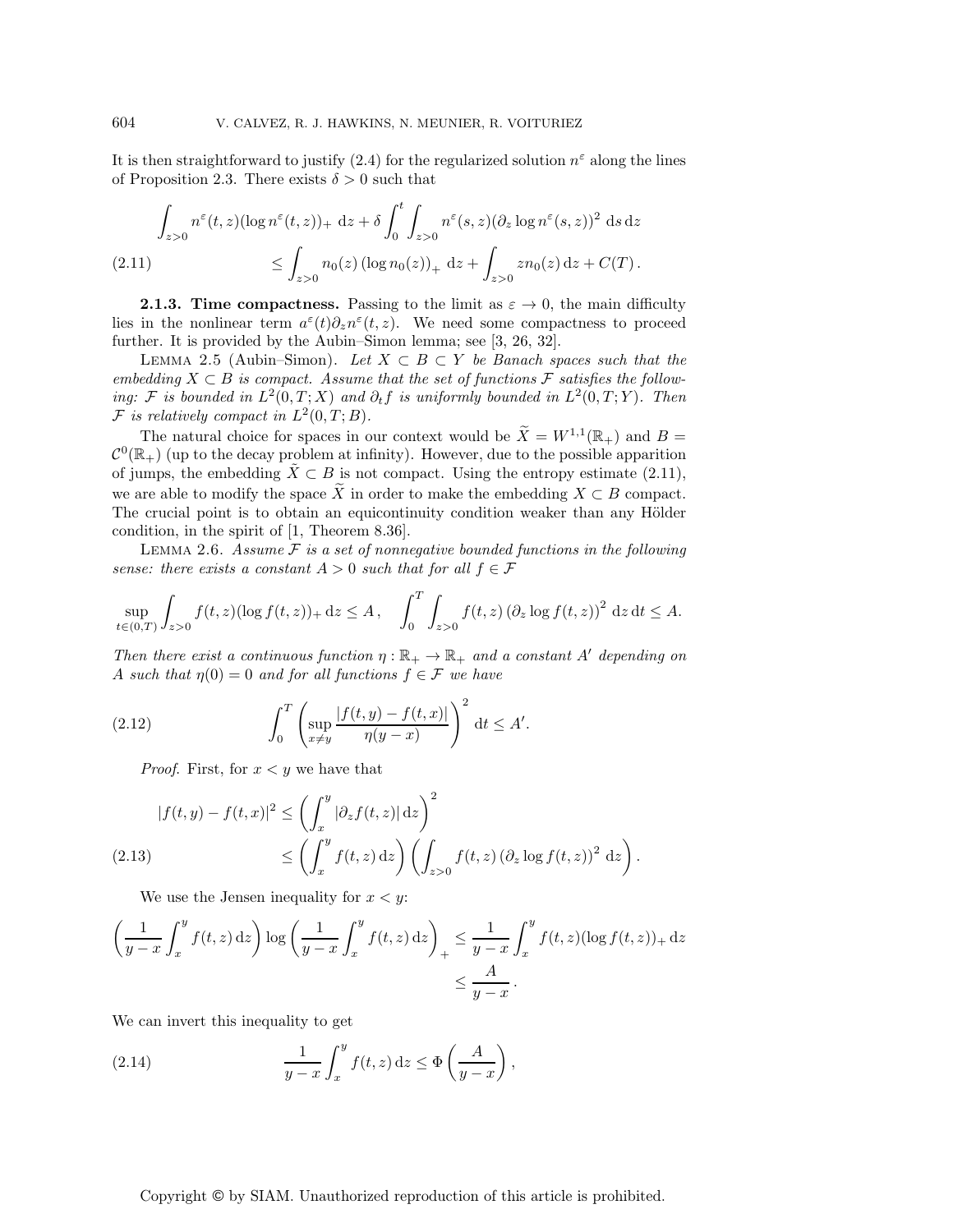where  $\Phi : [0, +\infty) \to [1, +\infty)$  is the reciprocal bijection of  $x(\log x)_+$ . We define  $\eta(z) = z\Phi(z^{-1}A)$ . Clearly  $\eta(z) \to 0$  as  $z \to 0$  since  $\Phi$  is sublinear. Combining (2.13) and (2.14), we deduce the estimate (2.12).  $\Box$ and (2.14), we deduce the estimate (2.12).

We denote  $\mathcal{C}^{0,\eta}$  as the space of functions having modulus of continuity controlled by  $\eta$ :

$$
\mathcal{C}^{0,\eta} = \left\{ g \in \mathcal{C}^0 : \sup_{x \neq y} \frac{|g(y) - g(x)|}{\eta(y - x)} < +\infty \right\}.
$$

The injection  $\mathcal{C}^{0,\eta} \subset \mathcal{C}^0$  is compact on bounded intervals [1]. The behavior of functions outside bounded intervals in our context is controlled by the following estimate, which is a consequence of (2.13) as  $y \to +\infty$ :

$$
(2.15) \t |f(t,x)|^2 \leq \frac{1}{x} \left( \int_{z>0} z f(t,z) dz \right) \left( \int_{z>0} f(t,z) \left( \partial_z \log f(t,z) \right)^2 dz \right).
$$

The last requirement in the Aubin–Simon lemma consists in getting a very weak estimate for the time derivative  $\partial_t n^{\varepsilon}$ . We can write

$$
\partial_t n^{\varepsilon}(t, z) + \partial_z j^{\varepsilon}(t, z) = 0,
$$

where  $j^{\epsilon}(t, z) = \partial_z n^{\epsilon}(t, z) + a^{\epsilon}(t) n^{\epsilon}(t, z)$  is uniformly bounded in  $L^2(0, T; L^1(\mathbb{R}_+)),$ due to (2.11) and the following inequalities:

$$
\|a^{\varepsilon}\|_{L^2(0,T)}^2 \le \|\partial_z n^{\varepsilon}\|_{L^2(0,T;L^1(\mathbb{R}_+))}^2 \le M \int_0^T \int_{z>0} n^{\varepsilon}(t,z) (\partial_z \log n^{\varepsilon}(t,z))^2 \, \mathrm{d}t \, \mathrm{d}z.
$$

Hence  $\partial_t n^{\varepsilon}$  is uniformly bounded in  $L^2(0,T;(W^{1,\infty}(\mathbb{R}_+))')$ .

We introduce some useful functional spaces, endowed with their corresponding norms:

$$
X = \{ g \in C^{0,\eta}(\mathbb{R}_+): z^{1/2} g(z) \in L^{\infty}(\mathbb{R}_+) \},
$$
  
\n
$$
B = C^{0}(\mathbb{R}_+) \cap L^{\infty}(\mathbb{R}_+),
$$
  
\n
$$
Y = (W^{1,\infty}(\mathbb{R}_+))'.
$$

It is straightforward to check that  $X$  is compactly embedded in  $B$ .

Combining the above estimates,  $(2.10)$ – $(2.11)$ – $(2.12)$ – $(2.15)$ , we obtain that  $n^{\varepsilon}$  is bounded in  $L^2(0,T;X)$  uniformly with respect to  $\varepsilon$ . The Aubin–Simon lemma ensures that, up to extracting a subsequence,  $n^{\varepsilon}$  converges strongly in  $L^2(0,T;B)$  toward some n. From uniform convergence of  $n^{\varepsilon}$ , we deduce that  $a^{\varepsilon}(t) \to n(t, 0)$  strongly in  $L^2(0,T)$ . Hence we can pass to the limit in the nonlinear term  $a^{\varepsilon}(t)n^{\varepsilon}(t,z)$  in the weak formulation.

To conclude we verify that the a priori estimates given in Proposition 2.3 are valid after passing to the limit  $\varepsilon \to 0$ . From the strong convergence in  $L^2(0,T;B)$  we deduce that, up to extracting a subsequence that we do not relabel,

$$
\lim_{\varepsilon \to 0} \int_{z>0} n^{\varepsilon}(t,z) \left( \log n^{\varepsilon}(t,z) \right)_{+} \, \mathrm{d}z = \int_{z>0} n(t,z) \left( \log n(t,z) \right)_{+} \, \mathrm{d}z, \quad \text{a.e. } t \in (0,T) \, .
$$

On the other hand, we use the convex character of the functional (see [7] and the references therein)  $\int_{z>0} f(z) (\partial_z \log f(z))^2 dz = 4 \int_{z>0} (\partial_z \sqrt{f(z)})^2 dz$ . We have, finally,

$$
\liminf_{\varepsilon \to 0} \int_0^t \int_{z>0} n^{\varepsilon}(s, z) \left(\partial_z \log n^{\varepsilon}(s, z)\right)^2 dz ds \ge \int_0^t \int_{z>0} n(s, z) \left(\partial_z \log n(s, z)\right)^2 dz ds.
$$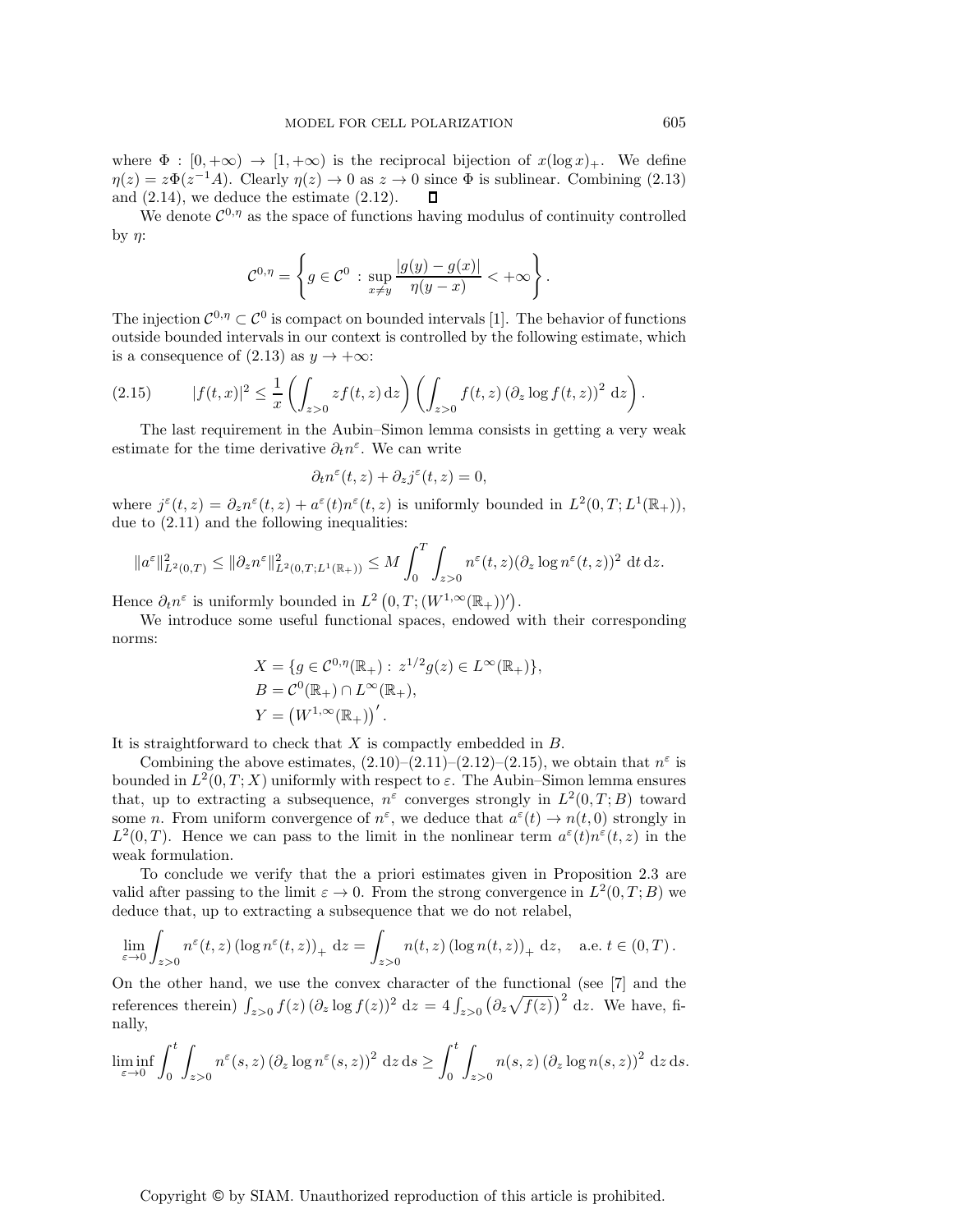So the a priori estimate (2.4) is valid a.e.  $t \in (0, T)$ .

**2.2. Long-time behavior for the critical and the subcritical cases.** In this section, we investigate the long-time behavior of solutions in the case  $M \leq 1$ using entropy methods. We distinguish between the critical case (no need to rescale) and the subcritical case (self-similar diffusive scaling).

**2.2.1. The critical case: Global existence and asymptotic convergence.** The main inequality we have used so far in order to prove global existence is (2.5). Equality occurs if  $\log n(t, z)$  is linear w.r.t. z: there exists  $\alpha(t) > 0$  such that  $n(t, z) =$  $M\alpha(t) \exp(-\alpha(t)z)$ . In fact, the boundary condition (2.1) implies  $M = 1$ . On the other hand, the stationary states to  $(2.1)$  are precisely the one-parameter family:

$$
h_{\alpha}(z) = \alpha \exp(-\alpha z), \quad \alpha > 0.
$$

This motivates us to introduce the relative entropy:

$$
\mathbf{H}(t) = \int_{z>0} \frac{n(t,z)}{h_{\alpha}(z)} \log\left(\frac{n(t,z)}{h_{\alpha}(z)}\right) h_{\alpha}(z) dz = \int_{z>0} n(t,z) \log n(t,z) dz + \alpha \mathbf{J}(t) - \log \alpha.
$$

Recalling (2.3), we notice that the first momentum of density is conserved in the case  $M = 1$ :  $J(t) = J(0)$ . This prescribes the value for  $\alpha$  provided we can pass to the limit  $t \to \infty$ :  $\alpha^{-1} = \mathbf{J}(0)$ . We also recall the formal computation giving the time evolution of the relative entropy (2.6):

(2.16) 
$$
\frac{d}{dt} \mathbf{H}(t) = -\int_{z>0} n(t, z) (\partial_z \log n(t, z))^2 dz + n(t, 0)^2
$$

$$
= -\int_{z>0} n(t, z) (\partial_z \log n(t, z) + n(t, 0))^2 dz \le 0.
$$

The Jensen inequality yields  $H(t) \geq 0$ , so we have  $0 \leq H(t) \leq H(0)$ . We deduce from Lemma 2.4 that the quantity  $\int_{z>0} n(t, z)(\log n(t, z))_+ dz$  is uniformly bounded by some constant denoted by  $C_0$ :

$$
\int_{z>0} n(t,z)(\log n(t,z))_{+} dz \leq C_0, \quad \text{a.e. } t \in (0,+\infty).
$$

The method of proving convergence in relative entropy toward  $h_{\alpha}$  is as follows. We first gain a priori estimates which enable passing to the limit after extraction as in section 2.1.3. For this we update the estimates in section 2.1 with the key information that the entropy **H** is uniformly bounded. The identification of the limit requires more information concerning the behavior of the density at infinity. We use the fact that the first momentum drives the evolution of the second one. Finally, we conclude that the entropy converges to 0 along some subsequence. Since it is nonincreasing, it converges to 0 globally.

*A priori bound*. We cannot follow the strategy developed in section 2.1 since we crucially used  $M < 1$ . We need to gain some control on the dissipation  $(2.16)$  which is the competition of two opposite contributions that are nearly equally balanced. For that purpose we introduce the function  $\Lambda : \mathbb{R}_+ \to \mathbb{R}_+$  such that  $\Lambda(0) = 0$  and  $\Lambda'(u) = (\log u)_+^{1/2}$ . It is nondecreasing, convex, and superlinear. Thus there exists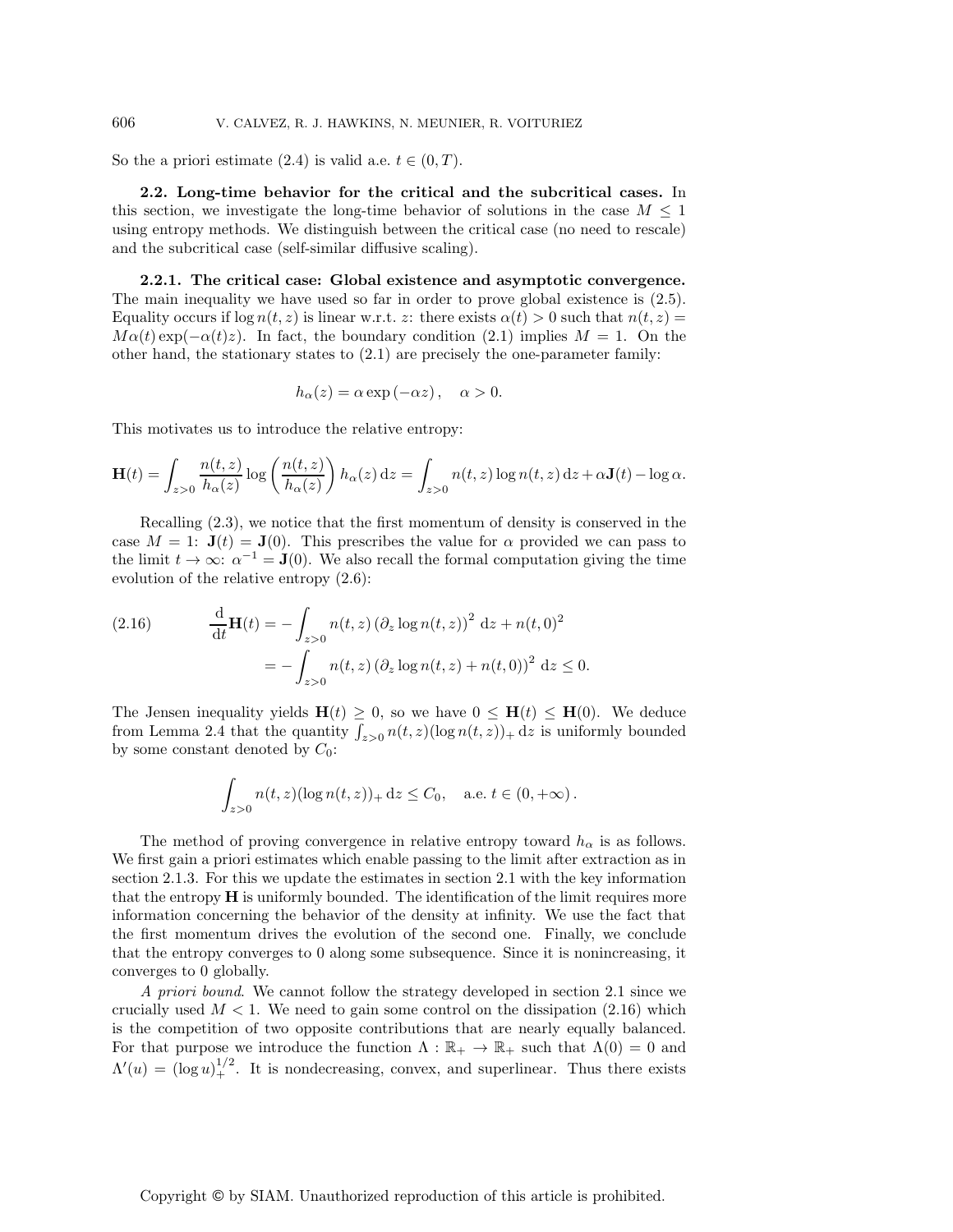$A \in R$  such that  $\Lambda(u)^2 \geq 2C_0u^2$  for all  $u \geq A$ . Adapting (2.5) to our context, we get

$$
\Lambda(n(t,0))^2 = \left(-\int_{z>0} \partial_z \left(\Lambda(n(t,z))\right) dz\right)^2
$$
  
\n
$$
= \left(-\int_{z>0} \Lambda'(n(t,z))n(t,z)\partial_z(\log n(t,z)) dz\right)^2
$$
  
\n
$$
\leq \left(\int_{z>0} n(t,z)|\Lambda'(n(t,z))|^2 dz\right) \left(\int_{z>0} n(t,z) \left(\partial_z \log n(t,z)\right)^2 dz\right)
$$
  
\n
$$
\leq \left(\int_{z>0} n(t,z)(\log n(t,z)) + dz\right) \left(\int_{z>0} n(t,z) \left(\partial_z \log n(t,z)\right)^2 dz\right)
$$
  
\n(2.17) 
$$
\leq C_0 \int_{z>0} n(t,z) \left(\partial_z \log n(t,z)\right)^2 dz.
$$

From  $(2.16)$  and  $(2.17)$ , we deduce that

$$
\frac{d}{dt} \int_{z>0} n(t,z) \log n(t,z) dz \leq \begin{cases} 0 & \text{if } n(t,0) \leq A, \\ -\frac{\Lambda(n(t,0))^2}{C_0} + n(t,0)^2 \leq -n(t,0)^2 & \text{if } n(t,0) \geq A. \end{cases}
$$

We introduce the set  $E = \{t : n(t, 0) \ge A\}$ . We have obtained the estimate

(2.18) 
$$
\int_{E} n(t,0)^2 dt \leq \int_{z>0} n_0(z) \log n_0(z) dz;
$$

thus  $n(t, 0)$  cannot be too large (in the  $L^2$  sense).

We deduce from (2.16) and (2.18) that  $\int_0^t \int_{z>0} n(s,z) (\partial_z \log n(s,z))^2 dz ds$  is bounded for all  $t \in (0, T)$ . The previous statements prove that Proposition 2.3 remains valid in the case  $M = 1$ . Next, the existence proof, in the case  $M = 1$ , is similar to the case  $M < 1$ , and we do not repeat it here.

*Passing to the limit*. Let N be any integer. We translate the solution in time: we define  $u_N(s, x) = n(N + s, x)$ . The function  $\mathbf{H}(t)$  is nonincreasing and bounded below by zero. Therefore, the entropy dissipation (2.16) converges to zero in an averaged sense. The estimate

$$
\int_{N}^{N+1} \left( \int_{z>0} n(t,z) \left( \partial_z \log n(t,z) \right)^2 dz - n(t,0)^2 \right) dt = \mathbf{H}(N) - \mathbf{H}(N+1) \xrightarrow[N \to \infty]{} 0
$$

reads

(2.19) 
$$
\int_0^1 \left( \int_{z>0} u_N(s,z) \left( \partial_z \log u_N(s,z) \right)^2 dz - u_N(s,0)^2 \right) ds \xrightarrow[N \to \infty]{} 0.
$$

We deduce from (2.18) that  $u_N(s, 0)$  is bounded in  $L^2(0, 1)$  uniformly w.r.t. N. Hence both terms are bounded in (2.19). This enables passing to the limit as in section 2.1.3. Up to extracting a subsequence (labeled with  $N'$ ) there exists  $u_{\infty}$  such that  $u_{N'} \to u_{\infty}$ strongly in  $L^2(0, 1; B)$ :

(2.20) 
$$
\int_0^1 \|u_{N'}(s) - u_\infty(s)\|_B^2 \, ds \to 0.
$$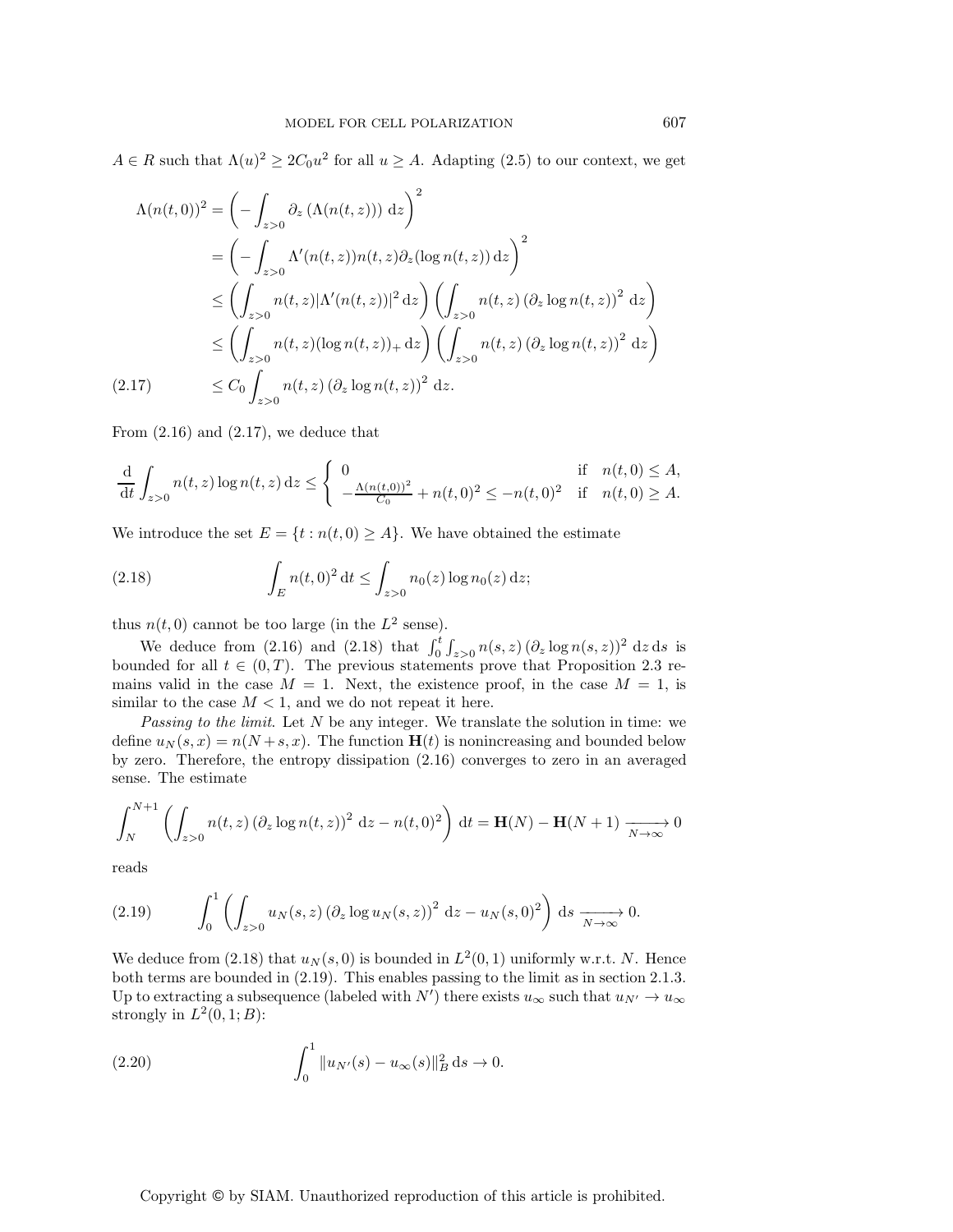We can pass to the limit in each term of the averaged dissipation:

$$
0 = \liminf_{N' \to \infty} \int_0^1 \left( \int_{z>0} u_{N'}(s, z) \left( \partial_z \log u_{N'}(s, z) \right)^2 dz - u_{N'}(s, 0)^2 \right) ds
$$
  
 
$$
\geq \int_0^1 \left( \int_{z>0} u_{\infty}(s, z) \left( \partial_z \log u_{\infty}(s, z) \right)^2 dz - u_{\infty}(s, 0)^2 \right) ds \geq 0.
$$

We have used the  $L^2(0,T;L^\infty(\mathbb{R}_+))$  strong convergence (see expression (2.20)) to pass to the limit in the nonlinear term  $u_{N'}(s, 0)^2$ , and also the convexity of the functional  $\int_{z>0} f(z) (\partial_z \log f(z))^2 dz$  (see section 2.1.3).

*Identification of the limit.* We deduce that  $u_{\infty}$  satisfies a.e.

$$
u_{\infty}(s, z) = \beta(s) \exp(-\alpha(s)z), \quad \alpha(s), \beta(s) > 0.
$$

To determine  $\alpha(s)$  and  $\beta(s)$  we shall use the conservations of mass and first momentum. Since the first momentum is uniformly bounded, we have that  $M =$  $\lim_{z \to 0} u_{N'}(t, z) dz = \int_{z > 0} u_{\infty}(t, z) dz$ . This yields  $\alpha(s) = \beta(s)$ .

We have proved so far that we can always extract a subsequence such that  $u_{N'}(s, z)$  approaches  $u_{\infty}(s, z)$  in  $L^2(0,T; B)$ . We explain below why it is delicate to derive  $\alpha(s) = \alpha = \mathbf{J}(0)^{-1}$  without any better control of the density  $n(t, z)$  as  $z \to +\infty$ . Suppose we have  $\alpha(s) \equiv \overline{\alpha}$ , and the convergence  $u_N(s, z) \to u_\infty(z)$  is uniform. We would have, on the one hand,

(2.21) 
$$
\alpha^{-1} = \liminf \int_{z>0} z u_{N'}(t, z) dz \ge \int_{z>0} z u_{\infty}(z) dz = (\overline{\alpha})^{-1}
$$

and, on the other hand,

$$
0 \le \lim \mathbf{H}(t) = \int_{z>0} u_{\infty}(z) \log u_{\infty}(z) dz + 1 - \log \alpha = \log \overline{\alpha} - \log \alpha.
$$

We would deduce  $\overline{\alpha} \geq \alpha$ , which is the same as (2.21).

In the case  $\int_{z>0} z^2 n_0(z) dz < +\infty$ , let us examine the evolution of the second momentum. We simply have

(2.22) 
$$
\frac{1}{2} \frac{d}{dt} \int_{z>0} z^2 n(t,z) dz = M - n(t,0) \mathbf{J}(t) = 1 - n(t,0) \alpha^{-1}.
$$

The idea is to pass to the pointwise limit  $n(t, 0) \to \overline{\alpha}$ . If  $\overline{\alpha} > \alpha$ , the right-hand side of (2.22) becomes asymptotically  $1 - \overline{\alpha} \alpha^{-1} < 0$ , which leads to a contradiction.

Let us introduce the notation  $\mathbf{I}(t) = \int_{z>0}^{t} (z^2/2) n(t, z) dz$ . We have

$$
\mathbf{I}(N+1) - \mathbf{I}(N) = \int_{N}^{N+1} (1 - n(t, 0)\alpha^{-1}) dt = \int_{0}^{1} (1 - u_N(s, 0)\alpha^{-1}) ds.
$$

Since **I** is a nonnegative quantity, we clearly have  $\limsup I(N + 1) - I(N) \geq 0$ . Furthermore, we have  $\limsup I(N + 1) - I(N) \leq 0$ . To see this, assume on the contrary that  $\limsup I(N + 1) - I(N) = \delta > 0$ . We can extract a converging subsequence. Keeping the same notation as above, we have  $\lim I(N' + 1) - I(N') = \delta$ . We can pass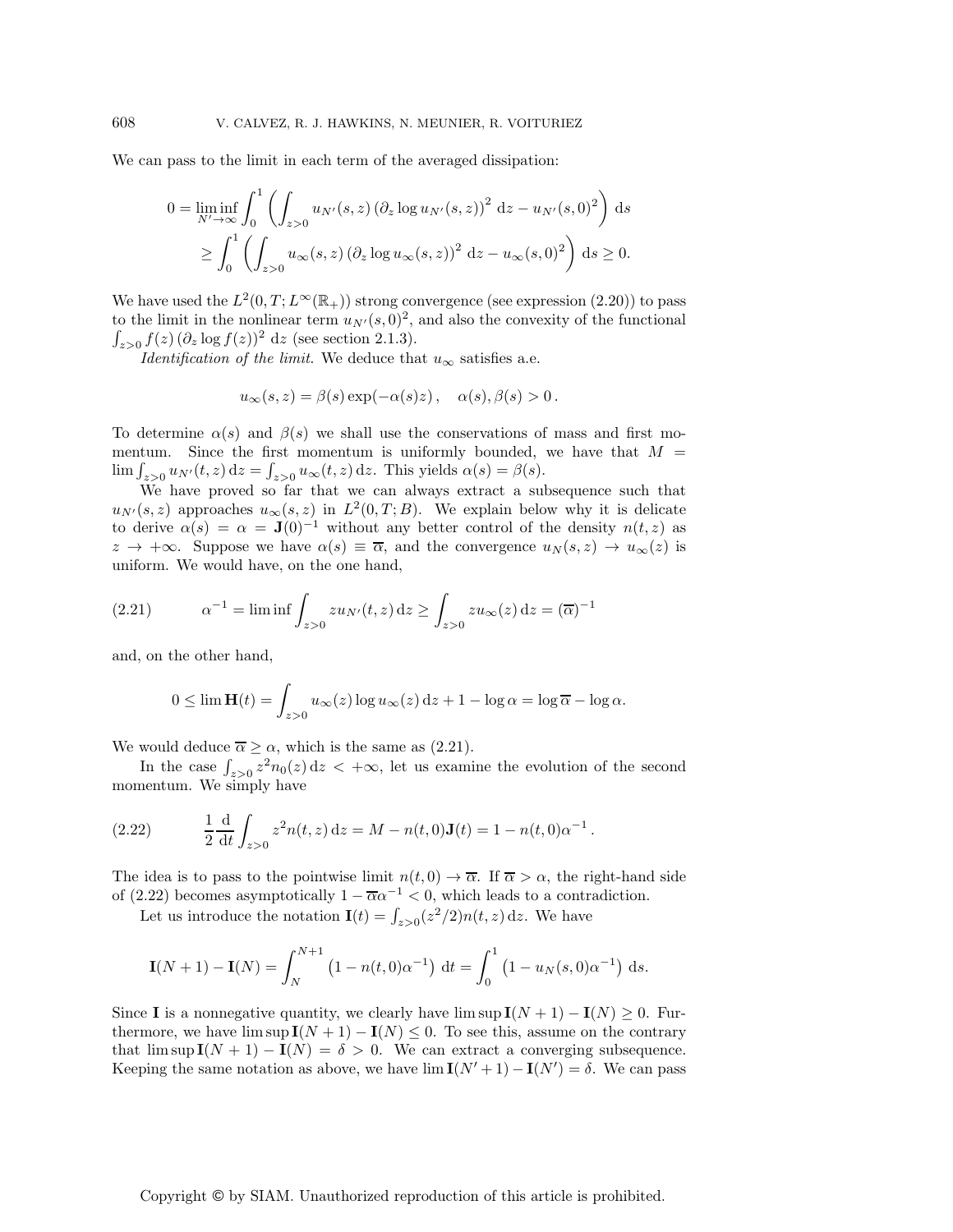to the limit similarly (up to further extracting) in the following average quantities:

(2.23)  
\n
$$
\alpha^{-1} = \liminf \int_0^1 \int_{z>0} z u_{N'}(t, z) dz ds
$$
\n
$$
\geq \int_0^1 \int_{z>0} z u_{\infty}(s, z) dz ds = \int_0^1 (\alpha(s))^{-1} ds,
$$
\n(2.24)  
\n
$$
\delta = \lim \int_0^1 (1 - u_{N'}(s, 0)\alpha^{-1}) ds = 1 - \alpha^{-1} \int_0^1 \alpha(s) ds
$$

(2.24) 
$$
\delta = \lim_{s \to 0} \int_0^1 (1 - u_{N}(s, 0)\alpha^{-1}) ds = 1 - \alpha^{-1} \int_0^1 \alpha(s) ds.
$$

Inequality (2.23) yields  $\int_0^1 \alpha(s) ds \ge \alpha$  by Jensen's inequality. This is in contradiction to (2.24).

We conclude that  $\limsup I(N + 1) - I(N) = 0$ . We extract a converging subsequence, such that  $\lim I(N' + 1) - I(N') = 0$ . Hence we obtain (2.23) and (2.24) with  $\delta = 0$ . The equality case in Jensen's inequality yields  $\alpha(s) \equiv \alpha$ .

*Asymptotic convergence (without any extraction)*. We have proved that there exists a subsequence such that  $u_{N'}$  converges toward  $u_{\infty} = h_{\alpha}$  in  $L^2(0,T;B)$ . We cannot pass to the limit pointwise in time from  $L^2$  convergence. However, there exists a sequence of times  $s_{N'} \in (0,1)$  such that  $||u_{N'}(s_{N'}) - u_{\infty}||_B \to 0$ . This includes uniform convergence and uniform decay at infinity. We can pass to the limit in the entropy term, and we obtain  $H(u_{N'}(s_{N'})) \to H(u_{\infty}) = 0$ . This means  $H[n(N' + s_{N'})] \rightarrow 0$ . Using the nonincreasing property of the entropy, we have  $H[n(t)] \to 0$  as  $t \to \infty$  (without extracting any subsequence).

Finally, we recall the Csiszar–Kullback inequality [15, 24]. For any nonnegative functions  $f, g \in L^1(\mathbb{R}_+)$  such that  $\int_{x>0} f(x) dx = \int_{x>0} g(x) dx = 1$ , the following inequality holds true:

$$
||f - g||_{L^{1}(\mathbb{R}_{+})}^{2} \le 4 \int_{x>0} f(x) \log \left( \frac{f(x)}{g(x)} \right) dx.
$$

This yields  $||n(t) - h_{\alpha}||_{L^1} \rightarrow 0$ .

**2.2.2. Self-similar decay in the subcritical case.** In the subcritical case  $M < 1$  the density  $n(t, z)$  is expected to decay with a self-similar diffusion scaling [7]. To catch this asymptotic behavior we rescale the density accordingly:

$$
n(t,z) = \frac{1}{\sqrt{1+2t}} u\left(\log\sqrt{1+2t}, \frac{z}{\sqrt{1+2t}}\right).
$$

The new density  $u(\tau, y)$  satisfies

(2.25) 
$$
\partial_{\tau}u(\tau,y)=\partial_{yy}u(\tau,y)+\partial_{y}(yu(\tau,y))+u(\tau,0)\partial_{y}u(\tau,y),
$$

together with a no-flux boundary condition:  $\partial_u u(\tau,0) + u(\tau,0)^2 = 0$ . The additional left-sided drift contributes to confine the mass in the new frame  $(\tau, y)$ . The unique stationary equilibrium in this new setting can be computed explicitly:

(2.26) 
$$
G_{\alpha}(y) = \alpha \exp(-\alpha y - y^2/2),
$$

where  $\alpha$  is uniquely defined by the condition  $\int_{y>0} G_{\alpha}(y) dy = M$ . This rewrites  $P(\alpha) = M$ , P being an increasing function defined as follows:

$$
P(\alpha) = \int_{y>0} \exp\left(-y - \frac{y^2}{2\alpha^2}\right) dy, \quad \left\{\begin{array}{c} \lim_{\alpha \to 0} P(\alpha) = 0, \\ \lim_{\alpha \to +\infty} P(\alpha) = 1. \end{array}\right.
$$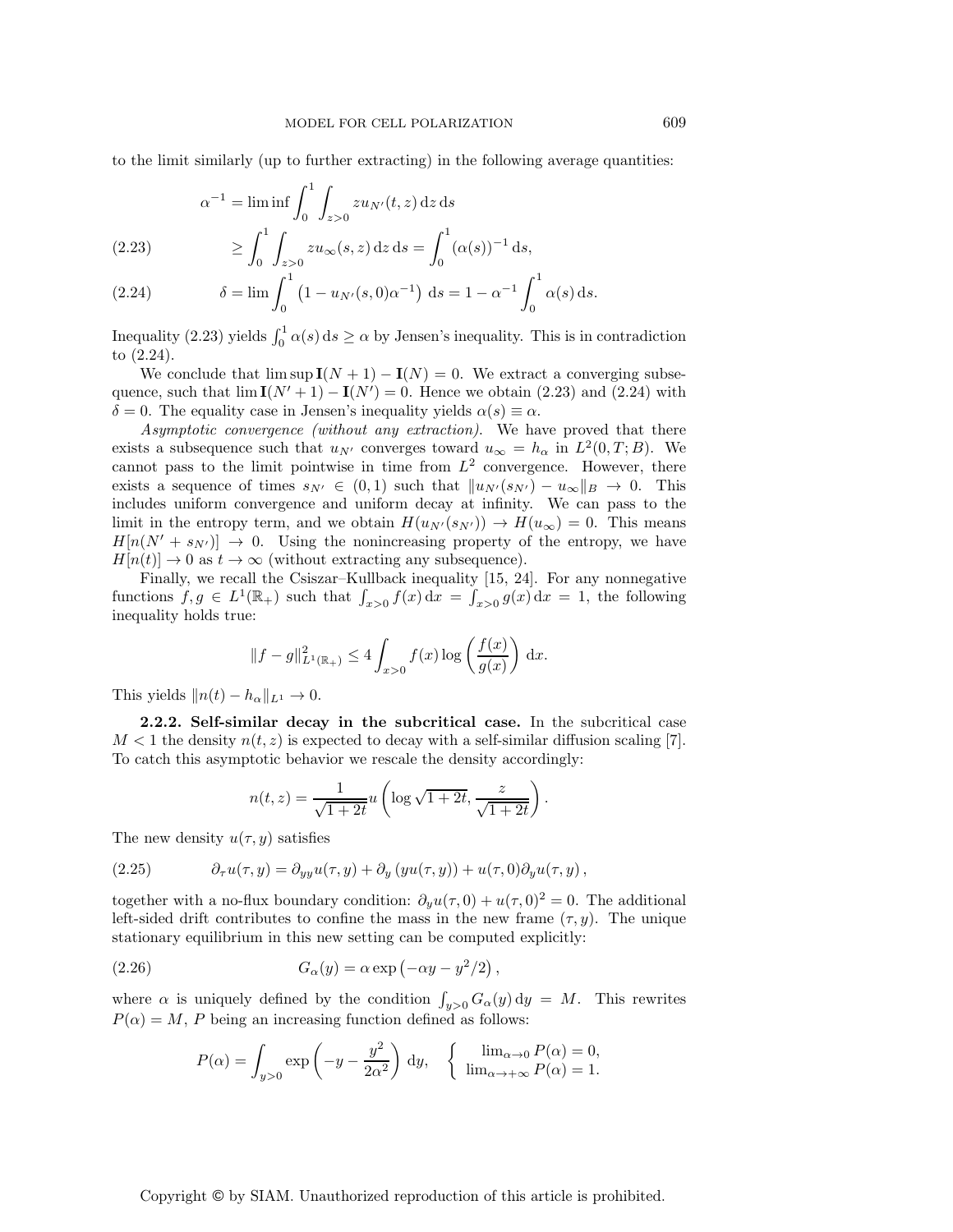We redefine the relative entropy and the first momentum in the rescaled frame:

$$
\mathbf{H}(\tau) = \int_{y>0} \frac{u(\tau, y)}{G_{\alpha}(y)} \log \left( \frac{u(\tau, y)}{G_{\alpha}(y)} \right) G_{\alpha}(y) dy,
$$

$$
\mathbf{J}(\tau) = \int_{y>0} y u(\tau, y) dy.
$$

We also introduce a Lyapunov functional for  $(2.25)$ :

$$
\mathbf{L}(\tau) = \mathbf{H}(\tau) + \frac{1}{2(1-M)} \left( \mathbf{J}(\tau) - \alpha (1-M) \right)^2.
$$

Note that it is a nonnegative quantity by Jensen's inequality.

Lemma 2.7. *The Lyapunov functional* **L** *is nonincreasing:*

$$
\frac{\mathrm{d}}{\mathrm{d}t}\mathbf{L}(\tau) = -\mathbf{D}(\tau) \leq 0.
$$

*The dissipation reads as*

(2.27) 
$$
\mathbf{D}(\tau) = \int_{y>0} u(\tau, y) \left( \partial_y \log u(\tau, y) + y + u(\tau, 0) \right)^2 dy + \frac{1}{(1-M)} \left( \frac{d}{d\tau} \mathbf{J}(\tau) \right)^2.
$$

*Proof.* We compute the evolution of the entropy as previously:

$$
\frac{d}{d\tau}\mathbf{H}(\tau) = \int_{y>0} \partial_{\tau}u(\tau, y) \left( \log(u(\tau, y)) + \alpha y + \frac{y^2}{2} \right) dy
$$
  
\n
$$
= -\int_{y>0} (\partial_y u(\tau, y) + u(\tau, 0)u(\tau, y) + yu(\tau, y)) \left( \frac{\partial_y u(\tau, y)}{u(\tau, y)} + \alpha + y \right) dy
$$
  
\n
$$
= -\int_{y>0} u(\tau, y) (\partial_y \log u(\tau, y) + y)^2 dy + u(\tau, 0)^2 - u(\tau, 0) \mathbf{J}(\tau)
$$
  
\n
$$
+ \alpha u(\tau, 0) - \alpha \mathbf{J}(\tau) - \alpha u(\tau, 0)M
$$
  
\n
$$
= -\int_{y>0} u(\tau, y) (\partial_y \log u(\tau, y) + y + u(\tau, 0))^2 dy
$$
  
\n(2.28) 
$$
+ (M - 1)u(\tau, 0)^2 + u(\tau, 0) \mathbf{J}(\tau) + \alpha (1 - M)u(\tau, 0) - \alpha \mathbf{J}(\tau).
$$

Moreover, the time evolution of the first momentum reads in the rescaled frame

$$
\frac{\mathrm{d}}{\mathrm{d}\tau}\mathbf{J}(\tau) = (1 - M)u(\tau, 0) - \mathbf{J}(\tau).
$$

As compared to (2.32), the additional contribution is due to the rescaling drift. We can eliminate  $u(\tau, 0)$  from (2.28) in the following two steps:

$$
u(\tau,0)\mathbf{J}(\tau) + \alpha(1-M)u(\tau,0) - \alpha\mathbf{J}(\tau) = \frac{\mathbf{J}(\tau)}{(1-M)}\frac{\mathrm{d}}{\mathrm{d}\tau}\mathbf{J}(\tau) + \frac{\mathbf{J}(\tau)^2}{(1-M)} + \alpha\frac{\mathrm{d}}{\mathrm{d}\tau}\mathbf{J}(\tau)
$$

$$
= -\frac{\mathrm{d}}{\mathrm{d}\tau}\frac{(\mathbf{J}(\tau) - \alpha(1-M))^2}{2(1-M)}
$$

$$
(2.29)
$$

$$
+ \frac{2\mathbf{J}(\tau)}{(1-M)}\frac{\mathrm{d}}{\mathrm{d}\tau}\mathbf{J}(\tau) + \frac{\mathbf{J}(\tau)^2}{(1-M)}
$$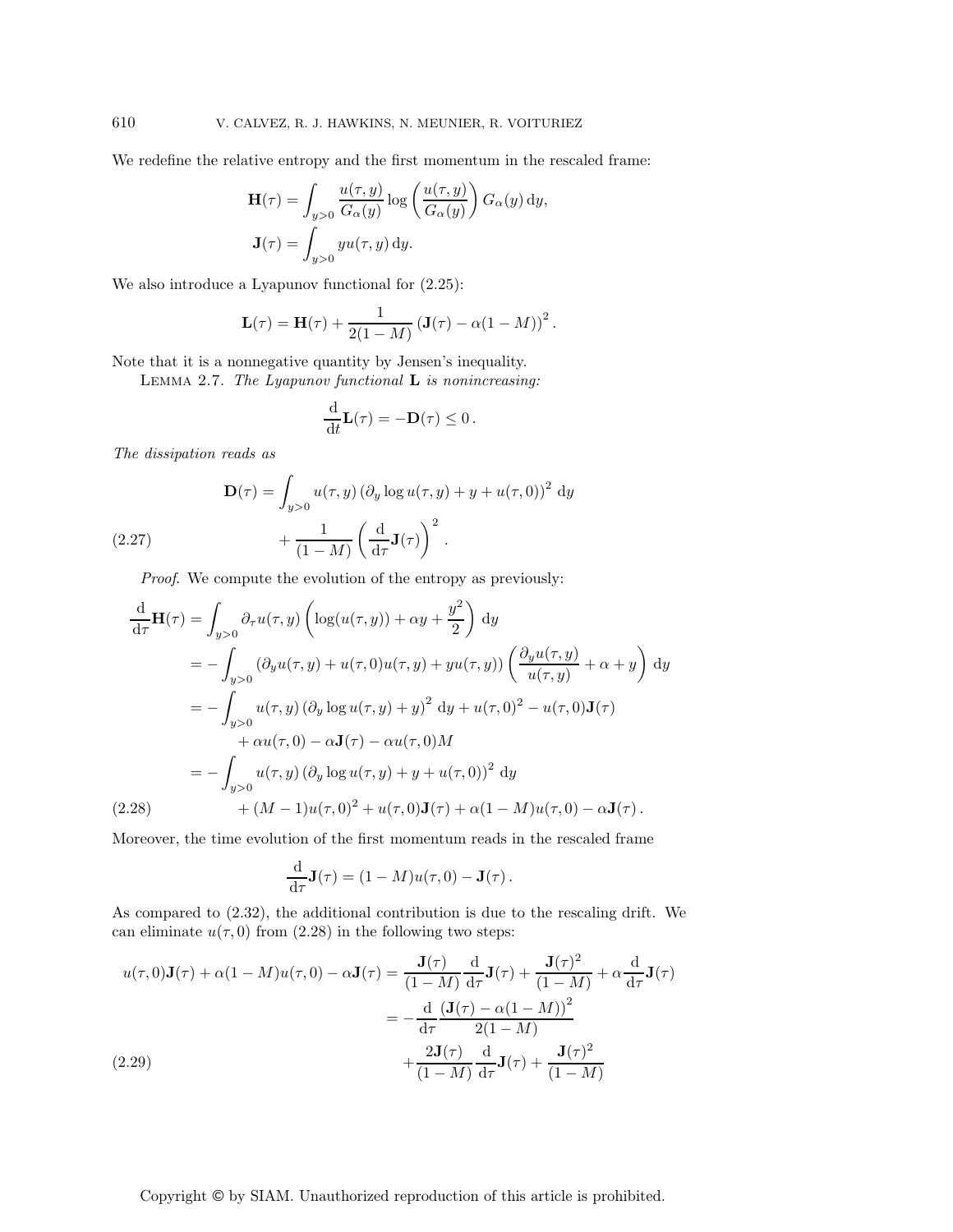and

$$
(2.30) \quad -\frac{1}{(1-M)} \left( \frac{d}{d\tau} \mathbf{J}(\tau) \right)^2 = (M-1)u(\tau,0)^2 + \frac{2\mathbf{J}(\tau)}{(1-M)} \frac{d}{d\tau} \mathbf{J}(\tau) + \frac{\mathbf{J}(\tau)^2}{(1-M)}.
$$

 $\Box$ Combining  $(2.28)$ – $(2.30)$ , the proof of Lemma 2.7 is complete.

To prove convergence of  $u(\tau, \cdot)$  toward  $G_{\alpha}$  we develop the same strategy as in section 2.2.1 for the critical case  $M = 1$ . The main argument (apart from passing to the limit) consists in identifying the possible configurations  $u_{\infty}$  for which the dissipation **D** vanishes. In fact, this occurs if and only if both terms in (2.27) are zero. This means that  $J_{\infty}(\tau) = (1 - M)u_{\infty}(\tau, 0)$  on the one hand, and, on the other hand,

$$
\partial_y \log u_{\infty}(\tau, y) + y + u_{\infty}(\tau, 0) = 0.
$$

We obtain that  $u_{\infty} \equiv G_{\alpha}$ , where  $G_{\alpha}$  is given by (2.26). To pass to the limit as in section 2.2.1, we need to gain some good control of  $\int_{y>0} u(\tau,y) (\partial_y \log u(\tau,y))^2 dy$ from the dissipation term **D**. The situation here is simpler than in section 2.2.1 since the mass is subcritical. The argument goes as follows:

$$
\int_{y>0} u(\tau, y) \left(\partial_y \log u(\tau, y) + y + u(\tau, 0)\right)^2 dy
$$
\n
$$
= \int_{y>0} u(\tau, y) \left(\partial_y \log u(\tau, y)\right)^2 dy + (M - 2)u(\tau, 0)^2 + 2u(\tau, 0)J(\tau)
$$
\n
$$
+ \int_{y>0} y^2 u(\tau, y) dy - 2M
$$
\n
$$
\ge \left(M + \frac{1}{M} - 2\right)u(\tau, 0)^2 - 2M,
$$

where we have used inequality (2.5). The quantity  $M + M^{-1} - 2$  is positive since  $M < 1$ . Hence, recalling Proposition 2.3, we can prove directly that  $u(\cdot, 0)$  belongs to  $L^2$  locally in time (this was the purpose of  $(2.17)$ – $(2.18)$ ).

Finally, we obtain that **L** converges to zero as  $\tau \to +\infty$ . So  $u(\tau, \cdot)$  converges toward  $G_{\alpha}$  in the entropy sense.

**2.3. Blow-up of solutions for supercritical mass.** To prove that solutions blow up in finite time when mass is supercritical,  $M > 1$ , and  $n_0$  is nonincreasing, we show that the first momentum of  $n(t, z)$  cannot remain positive for all time. This technique was first used by Nagai [27] and then by many authors in various contexts (see [5, 6, 14, 16, 13], for instance).

The assumption that  $n_0$  is a nonincreasing function guarantees that  $n(t, \cdot)$  is also nonincreasing for any time  $t > 0$  due to the maximum principle. In fact, the derivative  $v(t, z) = \partial_z n(t, z)$  satisfies a parabolic-type equation without any source term, it is initially nonpositive, and it is nonpositive on the boundary due to (1.3).

Therefore,  $-\partial_z n(t, z)/n(t, 0)$  is a probability density at any time  $t > 0$ . We deduce from the Jensen inequality the following interpolation estimate:

$$
\left(\int_{z>0} z \frac{-\partial_z n(t,z)}{n(t,0)} dz\right)^2 \le \int_{z>0} z^2 \frac{-\partial_z n(t,z)}{n(t,0)} dz.
$$

It rewrites in a more convenient way as

(2.31) 
$$
M^2 \le 2n(t,0) \int_{z>0} zn(t,z) dz.
$$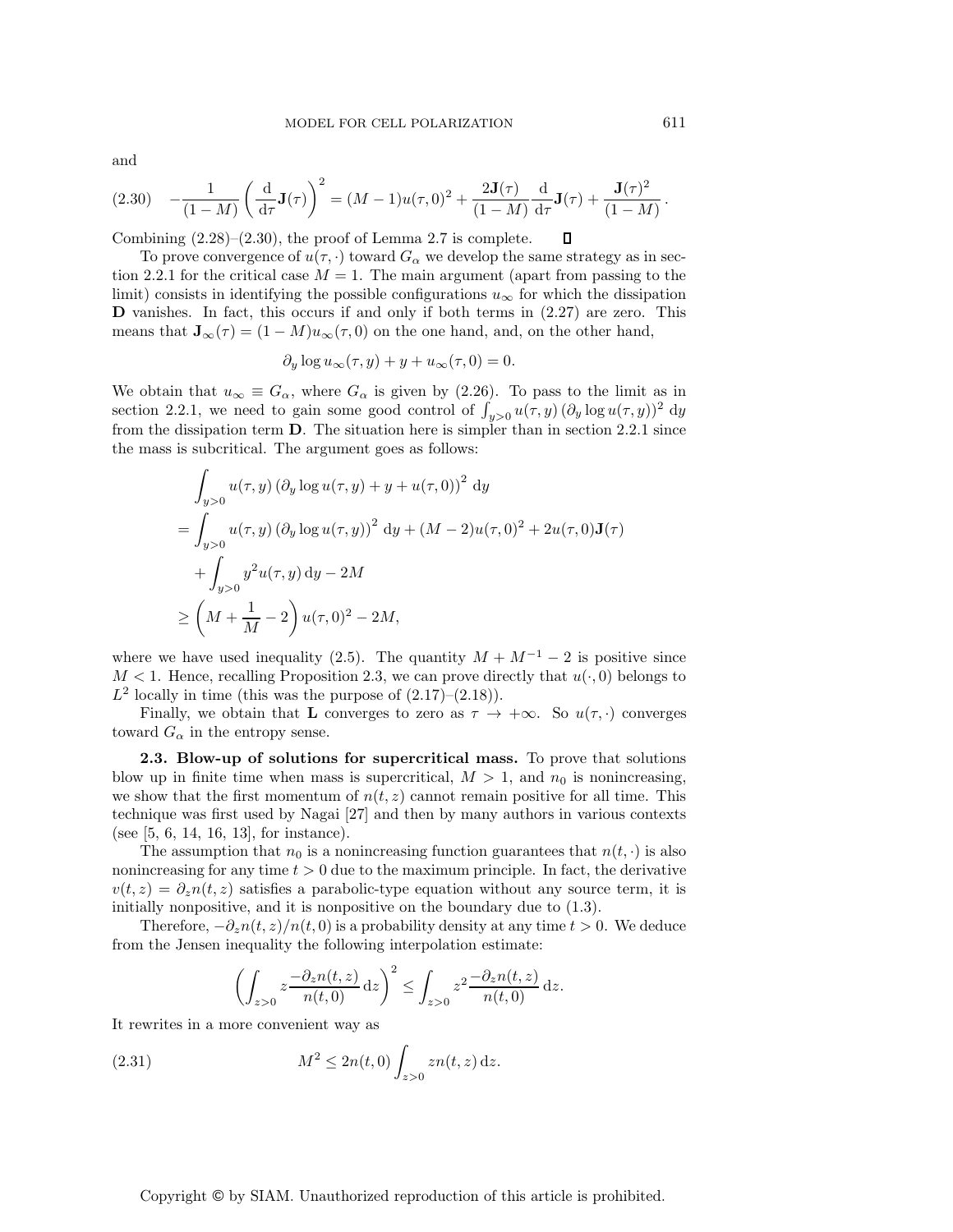We denote the first momentum  $\mathbf{J}(t) = \int_{z>0} z n(t, z) dz$ . We plug (2.31) into the evolution of the moment (2.3):

(2.32) 
$$
\mathbf{J}(t) = \mathbf{J}(0) + (1 - M) \int_0^t n(s, 0) \, ds
$$

$$
\leq \mathbf{J}(0) + \frac{(1 - M)M^2}{2} \int_0^t \frac{1}{\mathbf{J}(s)} \, ds.
$$

We introduce the auxiliary function  $\mathbf{K}(t) = \mathbf{J}(0) + (1 - M)M^2 \int_0^t \mathbf{J}(s)^{-1} ds$ . It is positive, and it satisfies the differential inequality

$$
\frac{\mathrm{d}}{\mathrm{d}t}\mathbf{K}(t) = \frac{(1-M)M^2}{2}\frac{1}{\mathbf{J}(t)} \le \frac{(1-M)M^2}{2}\frac{1}{\mathbf{K}(t)};
$$

hence,

$$
\frac{\mathrm{d}}{\mathrm{d}t}\mathbf{K}(t)^2 \le (1-M)M^2.
$$

We obtain a contradiction: the maximal time of existence  $T^*$  is necessarily finite when  $M > 1$ . On the other hand, following [23], it can be proved that the modulus of integrability has to become singular at  $T^*$ :

$$
\lim_{K \to +\infty} \left( \sup_{t \in (0,T^*)} \int_{z>0} (n(t,z) - K)_+ \, dz \right) > 0.
$$

Otherwise a truncation method enables us to prove local existence by replacing  $n$  with  $(n - K)$ <sub>+</sub> for K sufficiently large.

*Remark* 2.8. It is natural to perform the Laplace transform on the equation (2.1):  $\mathcal{L}_z(n(t,z)) = \hat{n}(t,\zeta) = \int_{z>0} n(t,z) \exp(-\zeta z) dz$ . Then the occurrence of blow-up is clear after transformation. We refer the reader to [8], where the Fourier transformation has been applied successfully to analyzing a one-dimensional caricature of the twodimensional Keller–Segel equation.

**3. Variants of blow-up criteria.** In this section we determine necessary conditions for blow-up to occur for a fast decaying interaction potential (section 3.1) and for a finite interval (section 3.2).

**3.1. Finite range of action.** In this part we consider the system

$$
(3.1) \qquad \partial_t n(t,z) = \partial_{zz} n(t,z) - \partial_z (n(t,z)\partial_z \phi(t,z)), \quad t > 0, \ z \in (0, +\infty),
$$

with zero-flux at  $z = 0$ , and the attractive potential is given by

(3.2) 
$$
-\partial_{zz}\phi(t,z) + \alpha^2\phi(t,z) = 0, \quad -\partial_z\phi(t,0) = n(t,0).
$$

We introduce the exponential moment of the solution:

$$
\mathbf{J}_{\alpha}(t) = \int_{z>0} \exp(\alpha z) n(t, z) \, \mathrm{d}z.
$$

Proposition 3.1. *Assume* M > 1 *and the exponential moment is small in the sense of criterion* (3.3) *below.* Assume in addition that  $\exp(-\alpha z)n_0(z)$  is a nonin*creasing function. Then the solution to*  $(3.1)$ – $(3.2)$  *with initial data*  $n(0, z) = n_0(z)$ *blows up in finite time.*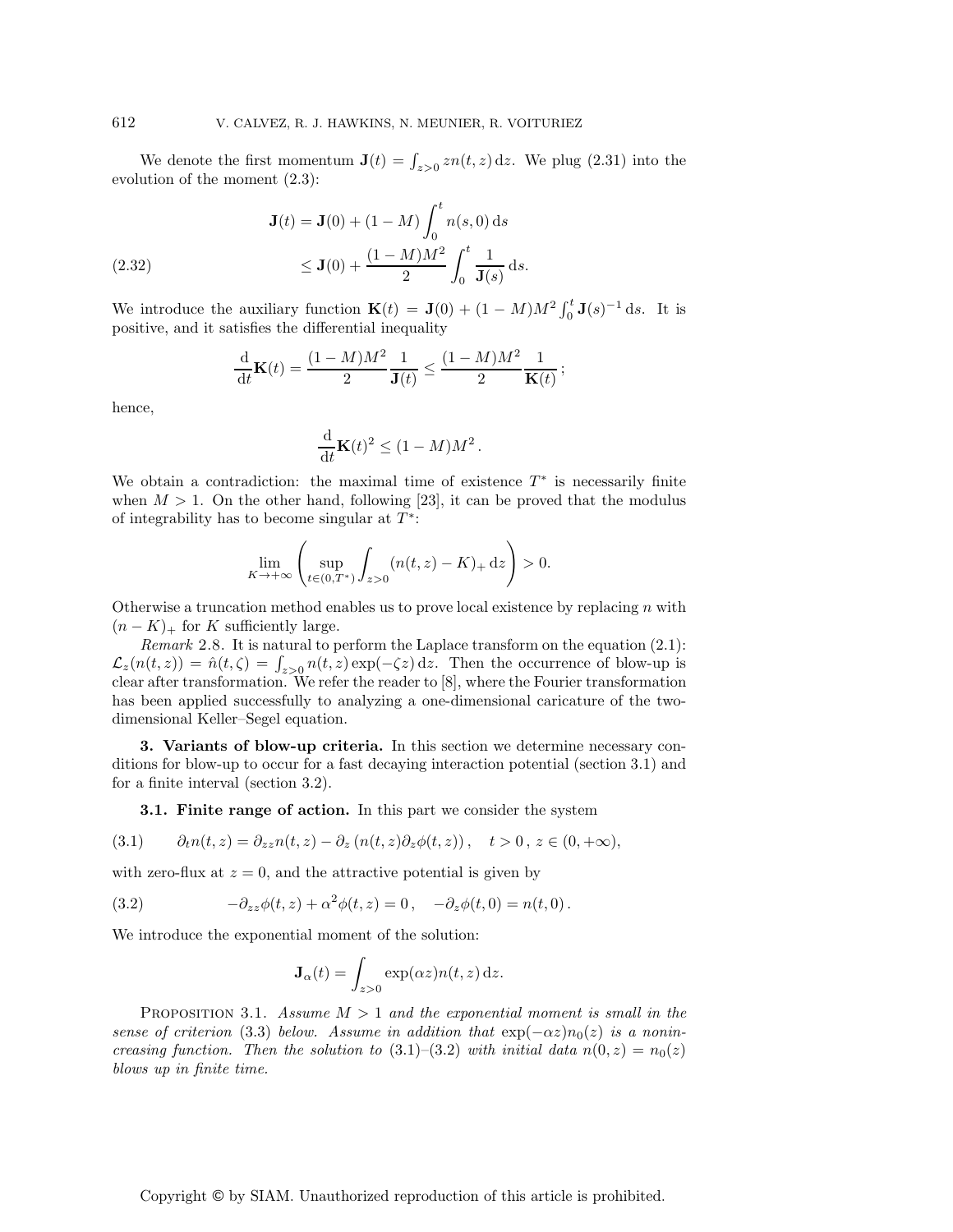*Proof.* The attractive field is given by  $\partial_z \phi(t, z) = -\exp(-\alpha z) n(t, 0)$ . Similarly to the proof of Theorem 1.2, we compute the time derivative of  $J_\alpha(t)$ :

$$
\frac{\mathrm{d}}{\mathrm{d}t}\mathbf{J}_{\alpha}(t) = \alpha^{2}\mathbf{J}_{\alpha}(t) + \alpha n(t,0)(1-M).
$$

We check that the function  $u(t, z) = \exp(-\alpha z)n(t, z)$  is decreasing w.r.t. z for all time  $t > 0$ . For this purpose we write the equation for  $v(t, z) = \partial_z u(t, z)$ . This reads as

$$
\partial_t u(t, z) = \partial_{zz} u(t, z) + 2\alpha \partial_z u(t, z) + \alpha^2 u(t, z) + \exp(-\alpha z) n(t, 0) \partial_z u(t, z),
$$
  
\n
$$
\partial_t v(t, z) = \partial_{zz} v(t, z) + 2\alpha \partial_z v(t, z) + \alpha^2 v(t, z) + \exp(-\alpha z) n(t, 0) \partial_z v(t, z)
$$
  
\n
$$
-\alpha \exp(-\alpha z) n(t, 0) v(t, z).
$$

Since the boundary condition reads  $v(t, 0) = -\alpha n(t, 0) - n(t, 0)^2 \leq 0$  and the above parabolic equation preserves nonpositivity, we deduce that  $v(t, z) \leq 0$  if  $v(0, z) \leq 0$ .

We can adapt the inequality  $(2.31)$  to the function  $u(t, z)$ , and we obtain

$$
M^{4} \leq \left(\int_{z>0} \exp(\alpha z) n(t, z) dz\right)^{2} \left(\int_{z>0} u(t, z) dz\right)^{2}
$$
  
\n
$$
\leq \mathbf{J}_{\alpha}(t)^{2} n(t, 0)^{2} \left(\int_{z>0} z \frac{-\partial_{z} u(t, z)}{u(t, 0)} dz\right)^{2}
$$
  
\n
$$
\leq \mathbf{J}_{\alpha}(t)^{2} n(t, 0)^{2} \int_{z>0} \left(\frac{\exp(2\alpha z) - 1 - 2\alpha z}{2\alpha^{2}}\right) \frac{-\partial_{z} u(t, z)}{u(t, 0)} dz
$$
  
\n
$$
\leq \frac{1}{\alpha} \mathbf{J}_{\alpha}(t)^{2} n(t, 0) \int_{z>0} \left(\exp(\alpha z) - \exp(-\alpha z)\right) n(t, z) dz
$$
  
\n
$$
\leq \frac{1}{\alpha} \mathbf{J}_{\alpha}(t)^{2} n(t, 0) \left(\mathbf{J}_{\alpha}(t) - \frac{M^{2}}{\mathbf{J}_{\alpha}(t)}\right).
$$

Finally, when  $M > 1$  we obtain that

$$
\frac{\mathrm{d}}{\mathrm{d}t} \mathbf{J}_{\alpha}(t) \leq \alpha^2 \mathbf{J}_{\alpha}(t) + \frac{\alpha^2 (1 - M) M^4}{\mathbf{J}_{\alpha}(t)^3 \left(1 - \frac{M^2}{\mathbf{J}_{\alpha}(t)^2} \right)}.
$$

Notice that  $J_\alpha(0) > M$  by definition. We get an obstruction to global existence if the following condition holds true:

(3.3) 
$$
\frac{\mathbf{J}_{\alpha}(0)^{4}}{M^{4}} \left(1 - \frac{M^{2}}{\mathbf{J}_{\alpha}(0)^{2}}\right) < (M - 1). \quad \Box
$$

**3.2. Finite interval.** In this part we consider  $(1.2)$  on a finite interval  $(0, L)$  for some  $L > 0$ , namely,

(3.4) 
$$
\partial_t n(t, z) = \partial_{zz} n(t, z) + (n(t, 0) - n(t, L)) \partial_z n(t, z), \quad t > 0, x \in (0, L),
$$

together with  $n(t = 0, z) = n_0(z) \geq 0$  and zero-flux boundary conditions at both sides of the interval.

Equilibrium configurations are given by the family of functions

(3.5) 
$$
h(z) = \alpha \exp(-(\alpha - \beta)z), \quad \beta = \alpha \exp(-(\alpha - \beta)L).
$$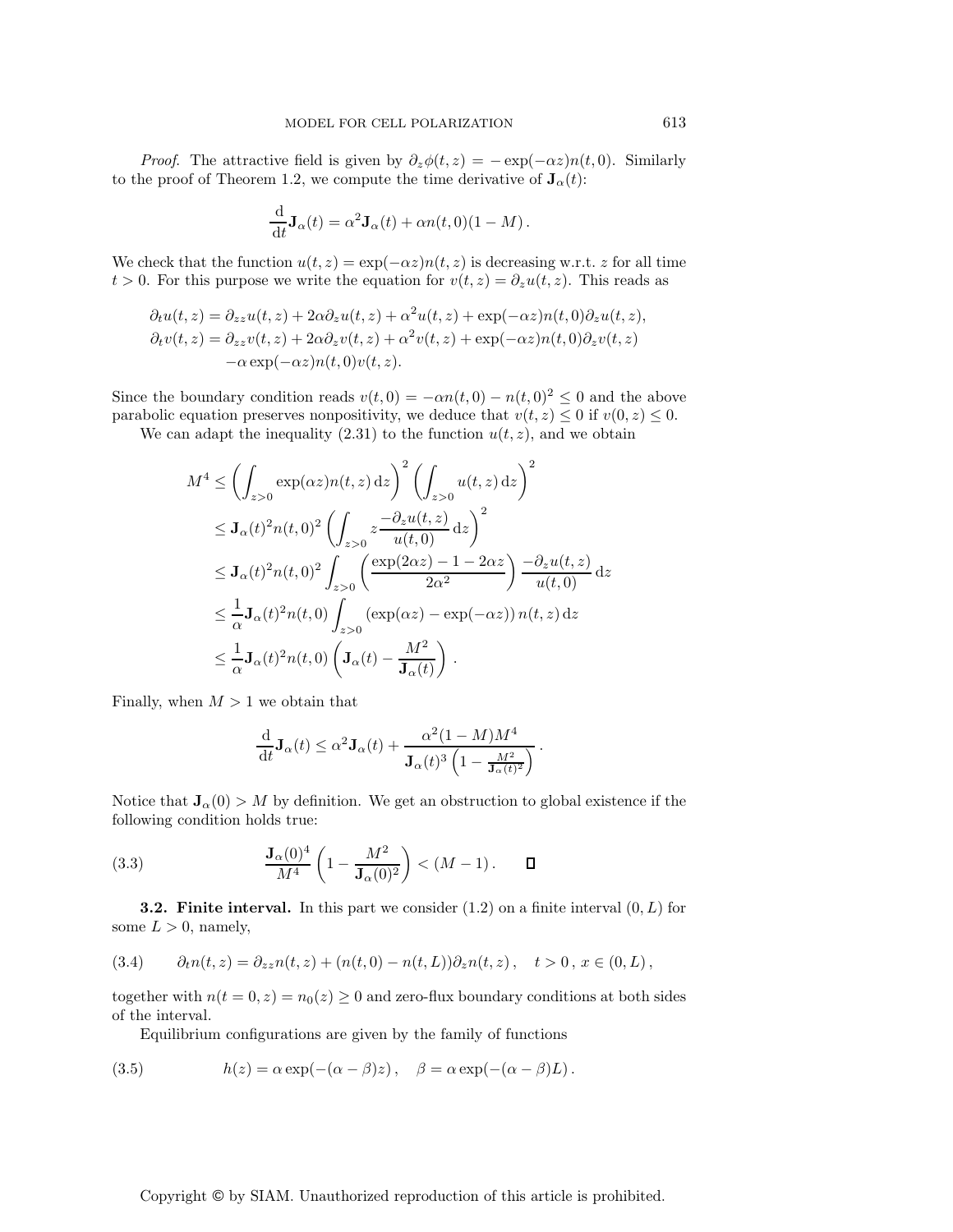There are two possibilities; either  $\alpha = \beta$  and h is constant, or  $\alpha \neq \beta$  and  $M =$  $\int_0^L h(z) dz = 1$ . Observe that given  $\alpha > 0$  there exists a unique  $\beta$  satisfying (3.5). If  $\alpha L < 1$ , then  $\beta > \alpha$  (h is increasing), whereas if  $\alpha L > 1$ , then  $\beta < \alpha$  (h is decreasing).

PROPOSITION 3.2. Assume  $M > 1$  and the first moment is small:  $4J(0) < LM$ . *Assume in addition that*  $n_0(z)$  *is a nonincreasing function. Then the solution to* (3.4) *with initial data*  $n(0, z) = n_0(z)$  *blows up in finite time.* 

*Proof.* We proceed again as in the proof of Theorem 1.2. From Jensen's inequality, it follows that

$$
\left(\int_0^L z \frac{-\partial_z n(t,z)}{n(t,0) - n(t,L)} dz\right)^2 \le \int_0^L z^2 \frac{-\partial_z n(t,z)}{n(t,0) - n(t,L)} dz;
$$

hence, using that  $n(t, 0) > n(t, L)$  for any time  $t > 0$ , we deduce that

(3.6) 
$$
(M - Ln(t, L))^2 \le (n(t, 0) - n(t, L)) \left( 2 \int_0^L z n(t, z) dz - L^2 n(t, L) \right),
$$

and the inequality remains true when  $n(t, 0) = n(t, L)$  and  $n(t, \cdot)$  is constant. Therefore, the first momentum  $\mathbf{J}(t) = \int_0^L z n(t, z) dz$  satisfies

$$
\frac{\mathrm{d}}{\mathrm{d}t}\mathbf{J}(t) = (1 - M)(n(t, 0) - n(t, L))
$$
\n
$$
\leq (1 - M)\frac{(M - Ln(t, L))^{2}}{2\mathbf{J}(t) - L^{2}n(t, L)}
$$
\n
$$
\leq (1 - M)\frac{M^{2} - 2MLn(t, L)}{2\mathbf{J}(t)}.
$$

On the other hand, from (3.6) again, it follows that  $2\mathbf{J}(t) \geq L^2n(t, L)$ , and we deduce that

$$
\frac{\mathrm{d}}{\mathrm{d}t}\mathbf{J}(t) \le \frac{M(1-M)}{2\mathbf{J}(t)}\left(M - \frac{4\mathbf{J}(t)}{L}\right),\,
$$

and the result follows by contradiction as in section 2.3. П

**4. The model with dynamical exchange of markers at the boundary: Prevention of blow-up and asymptotic behavior.** In section 2.3, we proved that finite blow-up occurs in the basic model  $(2.1)$  when mass is supercritical,  $M > 1$ . On the other hand, the model which was originally proposed in [18] is

$$
\begin{cases} \n\partial_t n(t, z) = \partial_{zz} n(t, z) + \mu(t) \partial_z n(t, z), \quad t > 0, \, z \in (0, +\infty), \\
\frac{d}{dt} \mu(t) = n(t, 0) - \mu(t), \n\end{cases}
$$

together with the flux condition at the boundary:

(4.1) 
$$
\partial_z n(t,0) + \mu(t)n(t,0) = \frac{\mathrm{d}}{\mathrm{d}t}\mu(t).
$$

The quantity  $\mu$  represents the concentration of markers which are stuck to the boundary and thus create the attracting drift. The dynamics of  $\mu$  is driven by simple attachment/detachment kinetics. The mass of molecular markers is shared between the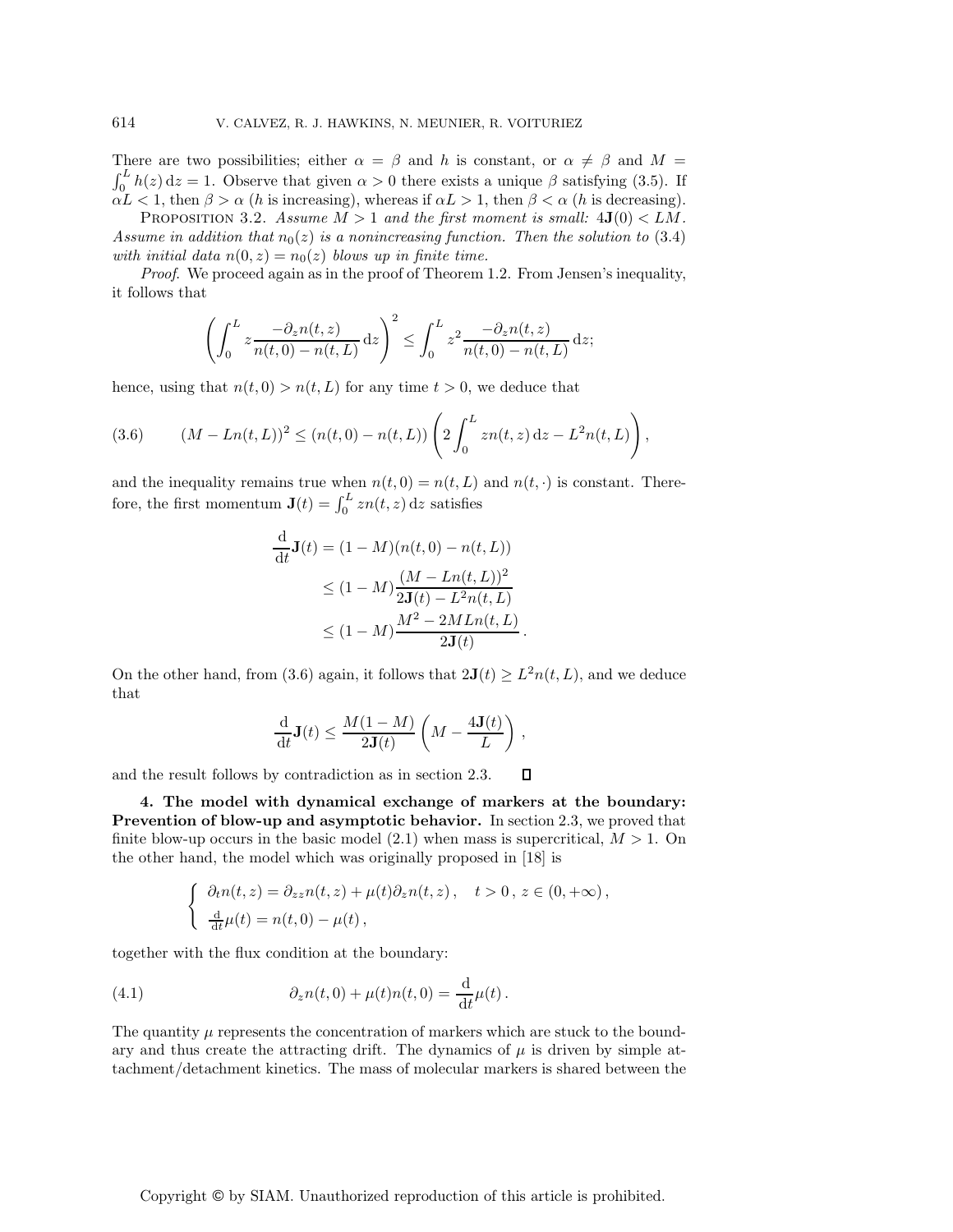free particles  $n(t, z)$  and the particles on the boundary  $\mu(t)$ . The boundary condition (4.1) guarantees conservation of the total mass:

(4.2) 
$$
\int_{z>0} n(t,z) dz + \mu(t) = M.
$$

From (4.2), we easily deduce that finite time blow-up cannot occur since the drift  $\mu(t)$ is bounded by  $M$ . We denote by  $m(t)$  the mass of free particles:

$$
m(t) = \int_{z>0} n(t, z) dz.
$$

The conservation of mass reads

$$
\frac{\mathrm{d}}{\mathrm{d}t}m(t) + \frac{\mathrm{d}}{\mathrm{d}t}\mu(t) = 0.
$$

We redefine the relative entropy as follows:

$$
\mathbf{H}(t) = \int_{z>0} \frac{n(t,z)}{m(t)h(z)} \log\left(\frac{n(t,z)}{m(t)h(z)}\right)h(z) dz,
$$

where the asymptotic profile  $h$  is given by

$$
h(z) = \nu \exp(-\nu z), \quad \nu = M - 1.
$$

When mass is supercritical,  $M > 1$ , we shall prove that the density of free markers  $n(t, z)$  converges in relative entropy toward h, whereas the concentration of markers stuck at the boundary  $\mu(t)$  converges to  $\nu$ . This is achieved using a suitable Lyapunov functional as in sections 2.2.1 and 2.2.2. We introduce accordingly

$$
\mathbf{L}(t) = m(t)\mathbf{H}(t) + \frac{1}{2}(\mu(t) - \nu)^2 + \mu(t)\log\left(\frac{\mu(t)}{\nu}\right) + m(t)\log m(t).
$$

The rest of this section is devoted to the proof of the following lemma.

Lemma 4.1. *The Lyapunov functional* **L** *is nonincreasing:*

$$
\frac{\mathrm{d}}{\mathrm{d}t}\mathbf{L}(t) = -\mathbf{D}(t) \leq 0.
$$

*The dissipation reads as follows:*

$$
\mathbf{D}(t) = \int_{z>0} n(t, z) \left( \partial_z \log n(t, z) + \frac{n(t, 0)}{m(t)} \right)^2 dz + m(t) \left( \frac{n(t, 0)}{m(t)} - \mu(t) \right)^2 + (n(t, 0) - \mu(t)) \log \left( \frac{n(t, 0)}{\mu(t)} \right) + \mu(t) (\mu(t) - \nu)^2.
$$

*Proof*. We compute below the time evolution of the relative entropy. This is strongly inspired by the previous computation, but this takes into consideration the nonconservation of mass for the free markers' density and the additional dynamics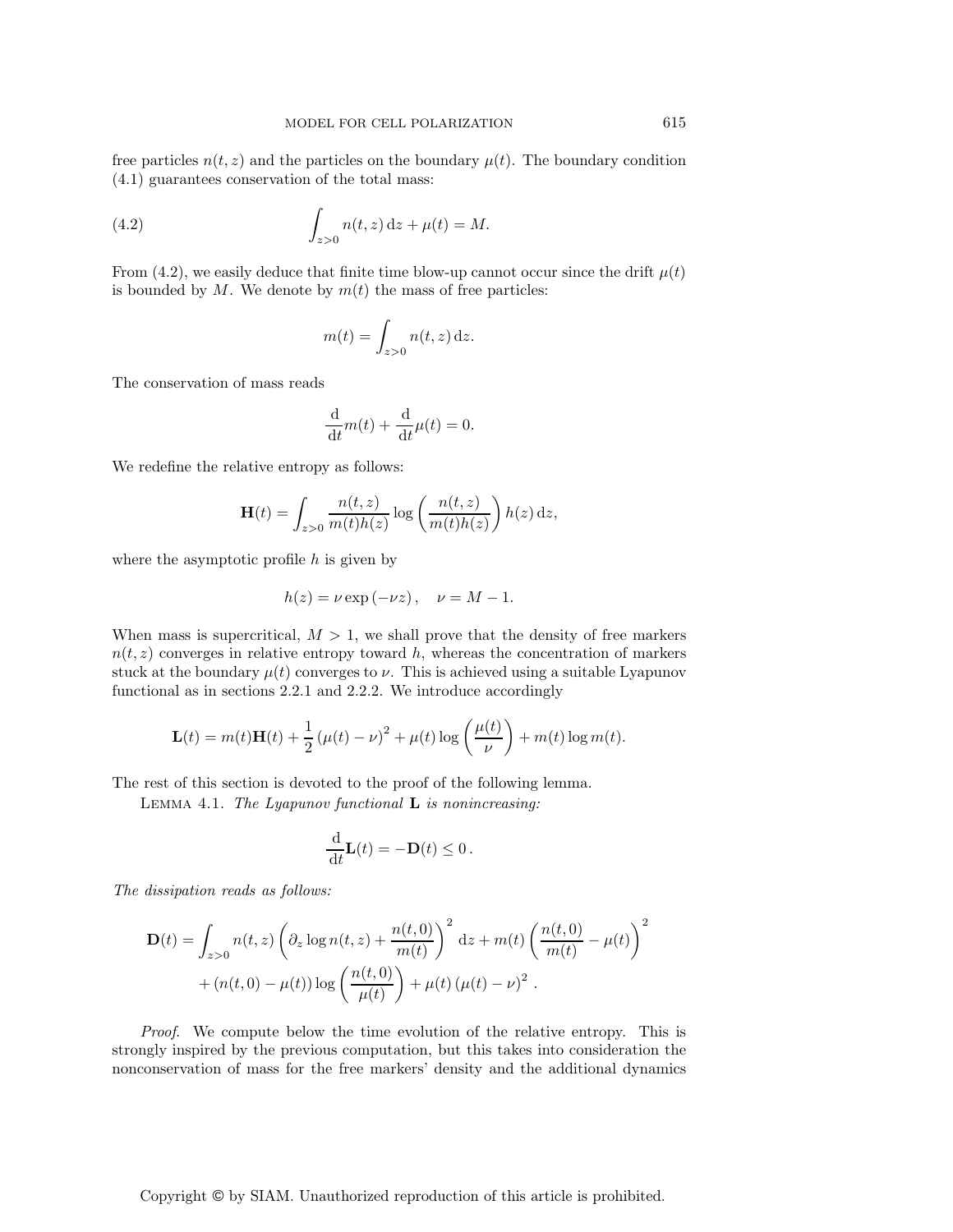of  $\mu$ .

$$
\frac{d}{dt} (m(t) \mathbf{H}(t)) = \frac{d}{dt} \int_{z>0} n(t, z) \left( \log \left( \frac{n(t, z)}{m(t)} \right) - \log \nu + \nu z \right) dz
$$

$$
= \int_{z>0} \partial_t (n(t, z)) \left( \log \left( \frac{n(t, z)}{m(t)} \right) - \log \nu + \nu z \right) dz
$$

$$
+ \int_{z>0} n(t, z) \partial_t \log \left( \frac{n(t, z)}{m(t)} \right) dz
$$

$$
= \int_{z>0} \partial_z (\partial_z n(t, z) + \mu(t) n(t, z)) \left( \log \left( \frac{n(t, z)}{m(t)} \right) + \nu z \right) dz
$$

$$
- \frac{d}{dt} m(t) \log \nu,
$$

where we have used the identity

$$
\int_{z>0} n(t,z) \, \partial_t \, \log\left(\frac{n(t,z)}{m(t)}\right) \, \mathrm{d}z = m(t) \int_{z>0} \partial_t \left(\frac{n(t,z)}{m(t)}\right) \, \mathrm{d}z = 0.
$$

We integrate by parts to get

$$
\frac{d}{dt} (m(t)\mathbf{H}(t) + m(t) \log \nu) = -\int_{z>0} (\partial_z n(t, z) + \mu(t) n(t, z)) \left( \frac{\partial_z n(t, z)}{n(t, z)} + \nu \right) dz
$$

$$
- (\partial_z n(t, 0) + \mu(t) n(t, 0)) \log \left( \frac{n(t, 0)}{m(t)} \right)
$$

$$
= -\int_{z>0} n(t, z) (\partial_z \log n(t, z))^2 dz + (\nu + \mu(t)) n(t, 0)
$$

$$
-m(t)\mu(t)\nu - \log \left( \frac{n(t, 0)}{m(t)} \right) \frac{d}{dt}\mu(t).
$$

We again use the following key identity:

$$
\int_{z>0} n(t,z) (\partial_z \log n(t,z))^2 dz = \int_{z>0} n(t,z) \left( \partial_z \log n(t,z) + \frac{n(t,0)}{m(t)} \right)^2 dz + \frac{n(t,0)^2}{m(t)}.
$$

We end up with the following expression for the dissipation of the corrected entropy:

$$
\frac{\mathrm{d}}{\mathrm{d}t} (m(t)\mathbf{H}(t) + m(t)\log \nu) = -\int_{z>0} n(t,z) \left(\partial_z \log n(t,z) + \frac{n(t,0)}{m(t)}\right)^2 \mathrm{d}z
$$

$$
-\frac{n(t,0)^2}{m(t)} + (\nu + \mu(t))n(t,0) - m(t)\mu(t)\nu
$$

$$
-\log\left(\frac{n(t,0)}{m(t)}\right) \frac{\mathrm{d}}{\mathrm{d}t}\mu(t).
$$

On one hand, we have that

$$
-\frac{n(t,0)^2}{m(t)} + (\nu + \mu(t))n(t,0) - m(t)\mu(t)\nu = \left(-\frac{n(t,0)}{m(t)} + \nu\right)(n(t,0) - m(t)\mu)
$$
  
= 
$$
-m(t)\left(\frac{n(t,0)}{m(t)} - \mu(t)\right)^2
$$

$$
-(\mu(t) - \nu)(n(t,0) - m(t)\mu(t)),
$$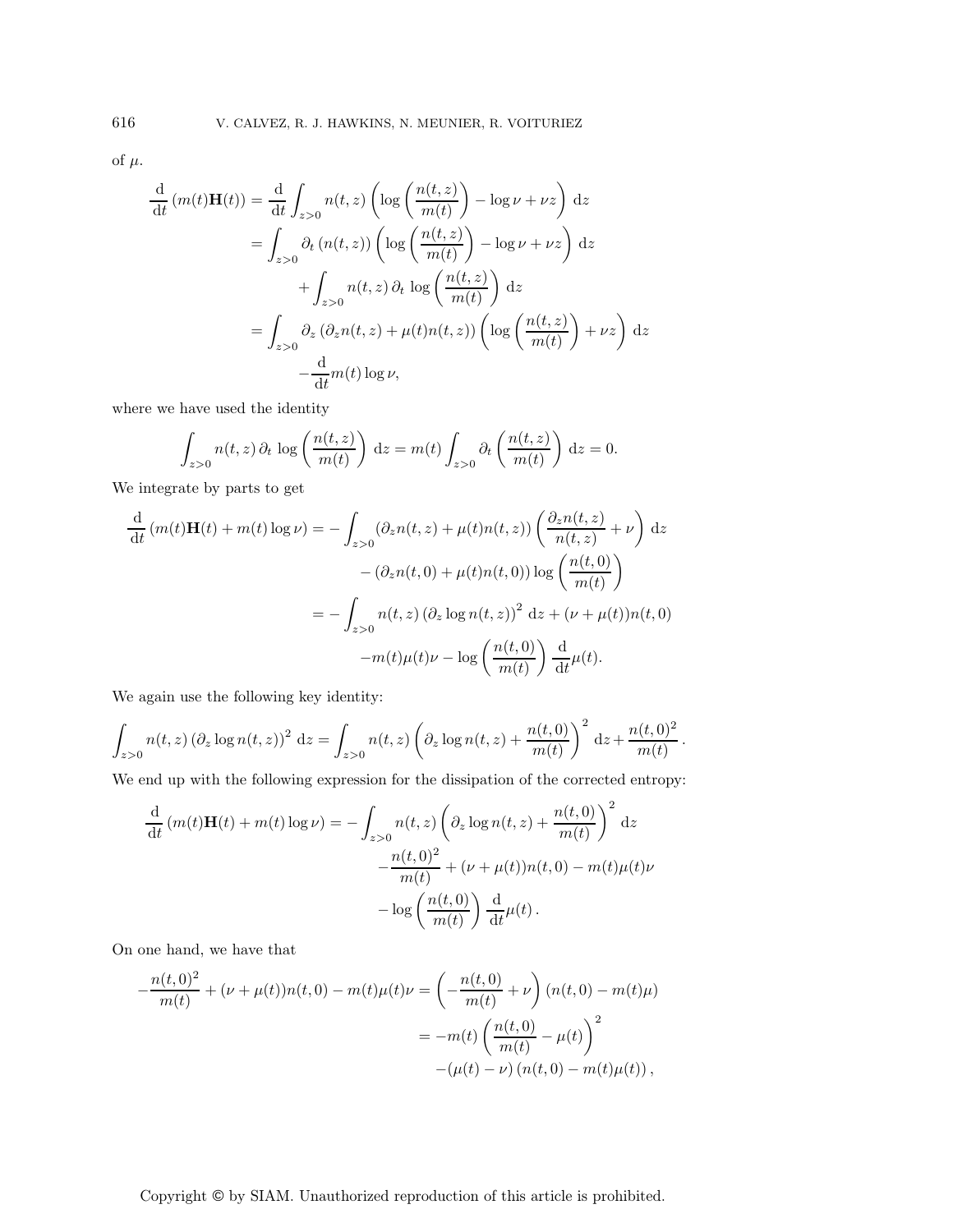and, on the other hand, we see that

$$
-\log\left(\frac{n(t,0)}{m(t)}\right) \frac{d}{dt}\mu(t)
$$
  
=  $-\log\left(\frac{n(t,0)}{\mu(t)}\right) \frac{d}{dt}\mu(t) - \log\left(\frac{\mu(t)}{m(t)}\right) \frac{d}{dt}\mu(t)$   
=  $-(n(t,0) - \mu(t)) \log\left(\frac{n(t,0)}{\mu(t)}\right) - \log(\mu(t)) \frac{d}{dt}\mu(t) - \log(m(t)) \frac{d}{dt}m(t)$   
=  $-(n(t,0) - \mu(t)) \log\left(\frac{n(t,0)}{\mu(t)}\right)$   
 $-\frac{d}{dt}(\mu(t) \log \mu(t) - \mu(t) + m(t) \log m(t) - m(t) - \nu \log \nu + M).$ 

The last contribution to be reformulated is

$$
-(\mu(t) - \nu) (n(t,0) - m(t)\mu(t)) = -(\mu(t) - \nu) \left( \frac{d}{dt}\mu(t) + (1 - m(t))\mu(t) \right)
$$
  
= -(\mu(t) - \nu) \left( \frac{d}{dt}\mu(t) + (\mu(t) - \nu)\mu(t) \right)  
= -\frac{1}{2} \frac{d}{dt}(\mu(t) - \nu)^2 - \mu(t)(\mu(t) - \nu)^2.

Combining all these calculations we conclude the proof of Lemma 4.1.  $\Box$ 

Following the reasoning of section 2.2.1, we can prove that  $\mu(t)$  converges to  $\nu$ , the partial mass  $m(t)$  converges to 1, and the density  $n(t, \cdot)$  converges to the stationary state h as  $t \to \infty$ . We omit the details.

**5. The higher-dimensional case**  $N \geq 2$ **.** In this section we investigate the possible behaviors of (1.1) in dimension  $N \geq 2$  with the two possible choices (1.5) and (1.6) for the advection field.

**5.1. Global existence.** We give the proof of Theorem 1.6. Since many of the arguments are similar to the one-dimensional case, we only sketch the proof and focus on the propagation of  $L^p$  bounds, which is the crucial a priori estimate as soon as entropy methods are lacking [23].

Let *n* be a solution of (1.1) with  $\nabla \cdot \mathbf{u} \ge 0$  and  $\mathbf{u}(t, y, 0) \cdot \mathbf{e}_z = n(t, y, 0)$ . We see that

(5.1) 
$$
\frac{\mathrm{d}}{\mathrm{d}t} \int_{\mathcal{H}} n(t,x)^p \, \mathrm{d}x = -p \int_{\mathcal{H}} \nabla n(t,x)^{p-1} \cdot \nabla n(t,x) \, \mathrm{d}x + p \int_{\mathcal{H}} \nabla n(t,x)^{p-1} \cdot \mathbf{u}(t,x) \, n(t,x) \, \mathrm{d}x.
$$

On one hand, we have that

$$
-p\int_{\mathcal{H}} \nabla n(t,x)^{p-1} \cdot \nabla n(t,x) dx = -\frac{4(p-1)}{p} \int_{\mathcal{H}} \left|\nabla n(t,x)^{p/2}\right|^2 dx,
$$

and, on the other hand,

$$
\frac{p}{p-1} \int_{\mathcal{H}} \nabla n(t,x)^{p-1} \cdot \mathbf{u}(t,x) \, n(t,x) \, dx = -\int_{\mathcal{H}} n(t,x)^p \left(\nabla \cdot \mathbf{u}\right) \, dx + \int_x n(t,y,0)^{p+1} \, dy.
$$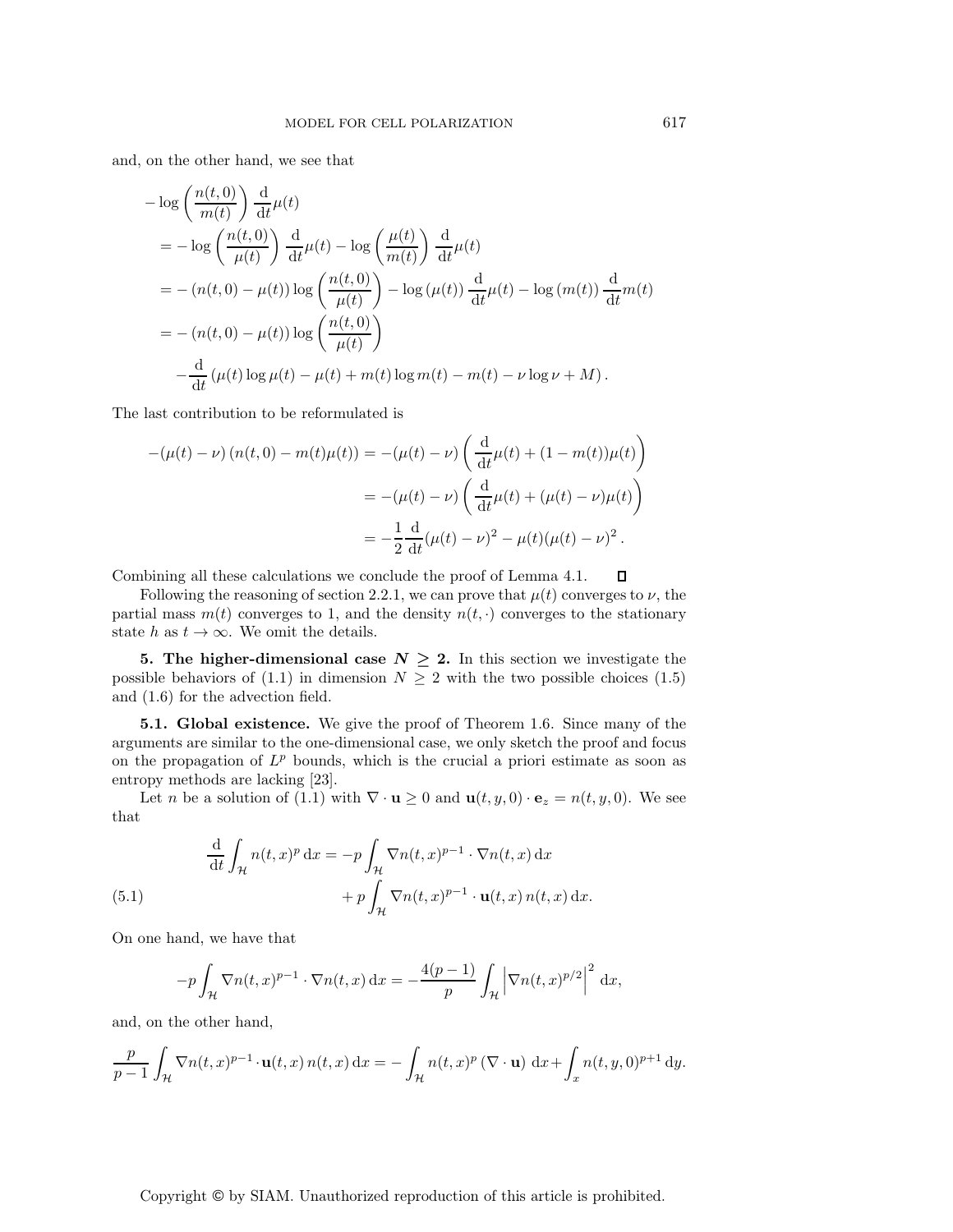To estimate the two opposite trends in (5.1) we use the following Sobolev trace inequality [4, 28]: there exists a constant  $C_r$  such that for any nonnegative  $f \in W^{1,r}$ we have

(5.2) 
$$
\left(\int_{y \in \mathbb{R}^{N-1}} f(y,0)^{r^*} dy\right)^{1/r^*} \leq C_r \left(\int_{\mathcal{H}} |\nabla f(x)|^r dx\right)^{1/r},
$$

where  $r^* = \frac{(N-1)r}{N-r}$ . Applying the previous inequality (5.2) with  $f = n^s$ , we obtain the estimates

$$
\int_{y \in \mathbb{R}^{N-1}} n(t, y, 0)^{r+s} dy \le C_r \left(\frac{2s}{p}\right)^{r^*} \left(\int_{\mathcal{H}} \left|\nabla n(t, x)^{p/2} n(t, x)^{s-\frac{p}{2}}\right|^r dx\right)^{r^*/r}
$$
  

$$
\le C_r \left(\frac{2s}{p}\right)^{r^*} \left(\int_{\mathcal{H}} \left|\nabla n(t, x)^{p/2}\right|^2 dx\right)^{r^*/2} \left(\int_{\mathcal{H}} \left(n(t, x)^{s-\frac{p}{2}}\right)^{\frac{2r}{2-r}} dx\right)^{\frac{(2-r)r^*}{2r}}.
$$

We infer that  $L^N$  is the critical space for global existence. Hence we choose

$$
\left(s - \frac{p}{2}\right) \frac{2r}{2 - r} = N.
$$

On the other hand, we also require that

$$
1 = \frac{r^*}{2} = \frac{1}{2} \frac{(N-1)r}{N-r}.
$$

A straightforward computation leads to

$$
r = \frac{2N}{N+1}
$$
,  $s = \frac{p+1}{2}$ ,  $r^*s = p+1$ ,  $\frac{(2-r)r^*}{2r} = \frac{1}{N}$ .

Therefore, we deduce that

$$
\frac{\mathrm{d}}{\mathrm{d}t} \int_{\mathcal{H}} n(t,x)^p \,\mathrm{d}x \le -\frac{4(p-1)}{p} \left(1 - C \|n(t)\|_{L^N}\right) \int_{\mathcal{H}} \left|\nabla n(t,x)^{p/2}\right|^2 \,\mathrm{d}x.
$$

The peculiar choice  $p = N$  yields global existence if  $||n(0)||_{L^N}$  is smaller than some explicit threshold as in [14].

**5.2. Blow-up of solutions in the first case (1.5).** We compute the evolution of the second momentum  $\mathbf{I}(t) = \frac{1}{2} \int_{\mathcal{H}} |x|^2 n(t, x) dx$  as for the classical Keller–Segel system (see [30] and references therein):

$$
\frac{\mathrm{d} \mathbf{I}(t)}{\mathrm{d} t} = NM - \int_{\mathcal{H}} zn(t, y, 0) n(t, y, z) \, \mathrm{d} x.
$$

Next, define  $M(t, y) = \int_{z>0} n(t, y, z) dz$ . Under the assumption  $\partial_z n(t, x) \leq 0$  for all  $x \in \mathcal{H}$  and  $t > 0$ , inequality (2.31) rewrites as

$$
M(t, y)^2 \le 2n(t, y, 0) \int_{z>0} zn(t, y, z) dz.
$$

We deduce that

(5.3) 
$$
\frac{d\mathbf{I}(t)}{dt} \le NM - \frac{1}{2} ||M(t, y)||_{L^2}^2.
$$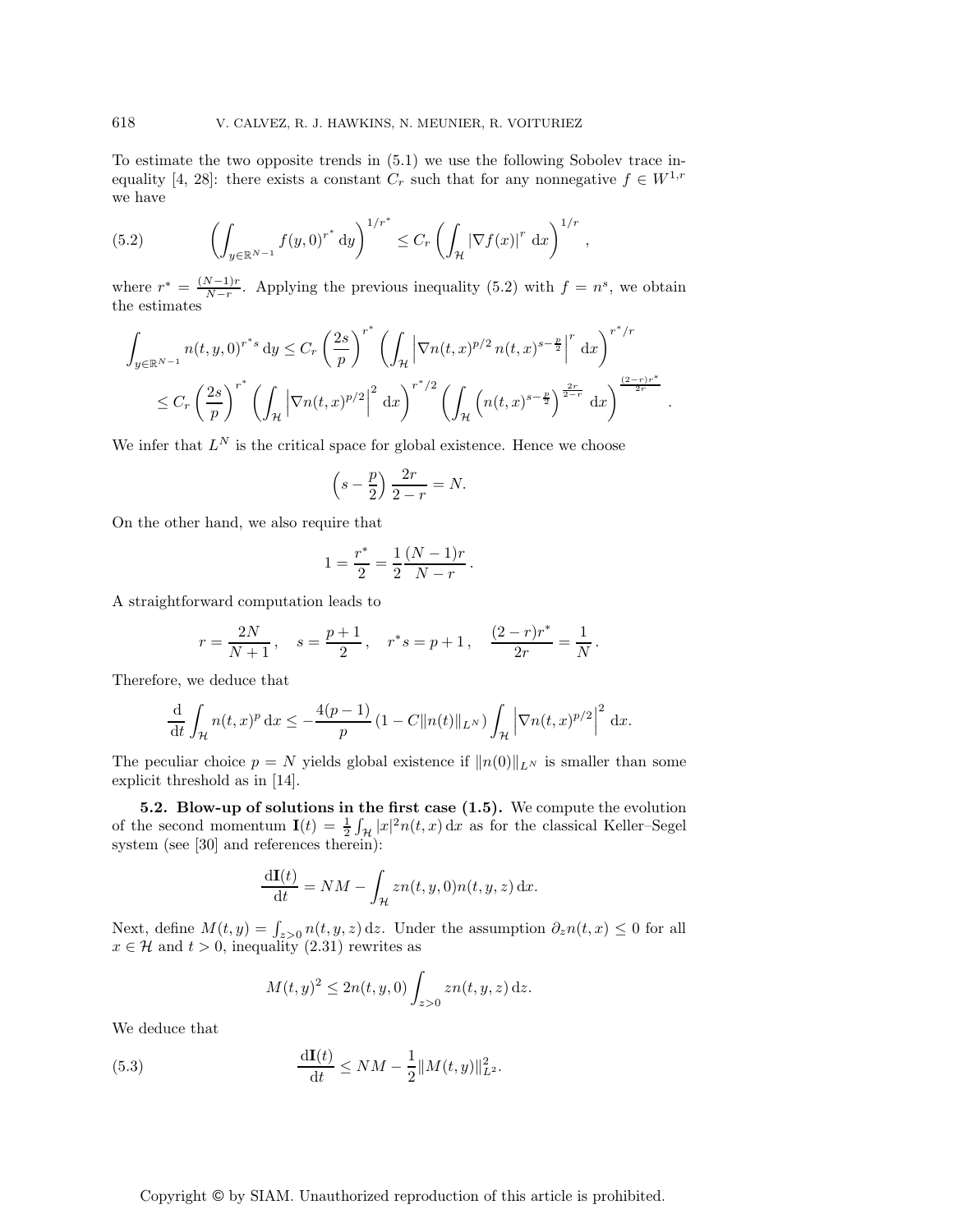By interpolation there exists a constant  $C$  such that

(5.4) 
$$
M^{\frac{N+3}{2}} \leq C \mathbf{I}(t)^{\frac{N-1}{2}} \|M(t,y)\|_{L^2}^2.
$$

Indeed, we have

$$
M = \int_{|y| < R} M(t, y) \, dy + \int_{|y| > R} M(t, y) \, dy
$$
\n
$$
\leq C R^{(N-1)/2} \left( \int_{R^{N-1}} M(t, y)^2 \, dy \right)^{1/2} + R^{-2} \int_{R^{N-1}} |y|^2 M(t, y) \, dy
$$
\n
$$
\leq C R^{(N-1)/2} \|M(t, y)\|_{L^2} + R^{-2} \mathbf{I}(t).
$$

Optimizing with respect to  $R$ , we get  $(5.4)$ . Combining  $(5.4)$  and  $(5.3)$ , we conclude that the solution blows up in finite time if  $I(0) \leq CM^{\frac{N+1}{N-1}}$ .

**5.3. Blow-up in the second case (1.6).** We recall the expression of the advection field in the potential case (1.6):

$$
\mathbf{u}(t,x) = -\int_{y' \in \mathbb{R}^{N-1}} \frac{(y-y',z)}{(|y-y'|^2+z^2)^{N/2}} n(t,y',0) \, dy'.
$$

Therefore, we have

$$
\frac{d\mathbf{I}(t)}{dt} = NM + \int_{\mathcal{H}} x \cdot (n(t, x)\mathbf{u}(t, x)) dx
$$
  
= NM -  $\iint_{y, y'} \int_{z>0} \frac{y \cdot (y - y') + z^2}{(\vert y - y' \vert^2 + z^2)^{N/2}} n(t, y', 0) n(t, y, z) dy dy' dz.$ 

We use a symmetrization trick to evaluate the contribution of interaction:

$$
\iint_{y,y'} \int_{z>0} \frac{y \cdot (y-y')}{(|y-y'|^2 + z^2)^{N/2}} n(t,y',0) n(t,y,z) dy dy' dz
$$
  
= 
$$
\frac{1}{2} \iint_{y,y'} \int_{z>0} \frac{y-y'}{(|y-y'|^2 + z^2)^{N/2}}
$$

$$
\cdot (n(t,y',0) n(t,y,z) y - n(t,y,0) n(t,y',z) y') dy dy' dz.
$$

Lemma 5.1. *Let* f *be a smooth positive function. Assume that we have both*  $\partial_z f(x) \leq 0$  *and* 

(5.5)  $\forall z > 0$ ,  $\forall y \in \mathbb{R}^{N-1}$ ,  $\forall h \in \mathbb{R}^{N-1}$   $(h \cdot y) (h \cdot \partial_z \nabla_y \log f(x)) \geq 0$ .

*Then for all*  $y, y' \in \mathbb{R}^{N-1}$  *and for all*  $z > 0$ *, the following inequality holds true:* 

(5.6) 
$$
(y - y') \cdot (f(y', 0) f(y, z) y - f(y, 0) f(y', z) y') \ge |y - y'|^2 f(y, z) f(y', z).
$$

*Proof*. Inequality (5.6) rewrites as

$$
(y - y') \cdot \left( \frac{f(y, z)}{f(y, 0)} \left( 1 - \frac{f(y', z)}{f(y', 0)} \right) y - \frac{f(y', z)}{f(y', 0)} \left( 1 - \frac{f(y, z)}{f(y, 0)} \right) y' \right) \ge 0.
$$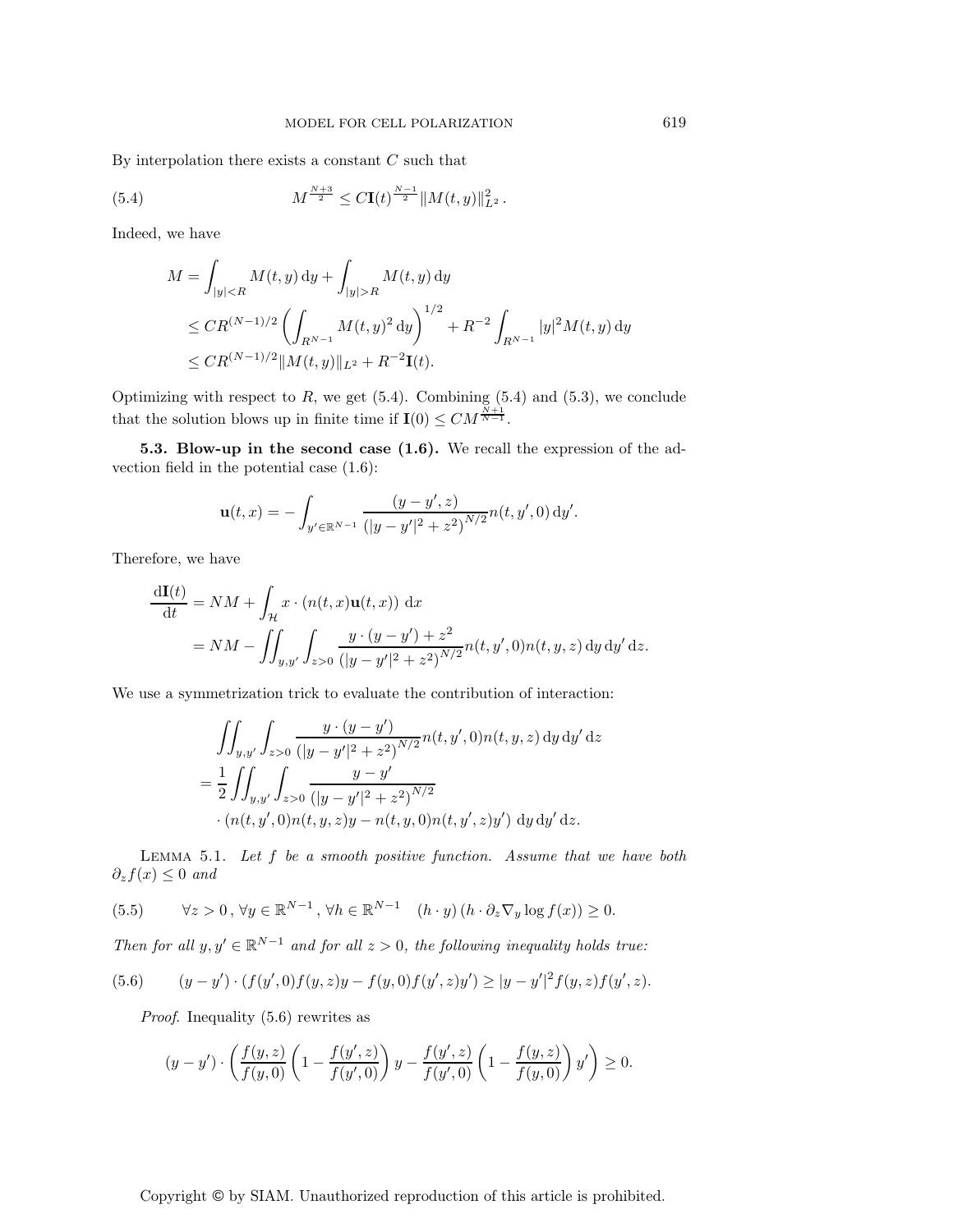Since  $\partial_z f(x) \leq 0$  we have both  $f(y, z) \leq f(y, 0)$  and  $f(y', z) \leq f(y', 0)$  for all  $y, y', z$ . Hence we are reduced to proving that the vector field

$$
\frac{\frac{f(y,z)}{f(y,0)}}{1-\frac{f(y,z)}{f(y,0)}}y
$$

is monotonic with respect to the  $y$  variable. Computing the derivative with respect to  $y$ , it is straightforward to check that it is monotonic if  $(5.5)$  is satisfied,

$$
\nabla_y \left( \frac{\frac{f(y,z)}{f(y,0)}}{1 - \frac{f(y,z)}{f(y,0)}} y \right) = \left( \frac{\frac{f(y,z)}{f(y,0)}}{\left(1 - \frac{f(y,z)}{f(y,0)}\right)^2} \right) \left( \frac{\nabla_y f(y,z)}{f(y,z)} - \frac{\nabla_y f(y,0)}{f(y,0)} \right) \otimes y \n+ \left( \frac{f(y,z)}{f(y,0) - f(y,z)} \right) \mathrm{Id} \n\ge \left( \frac{\frac{f(y,z)}{f(y,0)}}{\left(1 - \frac{f(y,z)}{f(y,0)}\right)^2} \right) \left( \int_{z'=0}^z \partial_z \nabla_y \log f(y,z') \, \mathrm{d}z' \right) \otimes y \ge 0,
$$

in the following matrix sense:  $A^T + A \geq 0$ .  $\Box$ 

Under the hypotheses of Theorem 1.7 we assume that conditions  $(5.5)$ – $(5.6)$  are fulfilled for every time of existence. We deduce that

$$
\frac{d\mathbf{I}(t)}{dt} \le NM - \frac{1}{2} \iint_{y,y'} \int_{z>0} \frac{|y-y'|^2 + 2z^2}{(|y-y'|^2 + z^2)^{N/2}} n(t, y', z) n(t, y, z) dy dy' dz
$$
  

$$
\le NM - \frac{1}{2} \iint_{y,y'} \int_{z>0} \frac{1}{(|y-y'|^2 + z^2)^{N/2 - 1}} n(t, y', z) n(t, y, z) dy dy' dz.
$$

Since  $|y - y'|^2 + z^2 \leq 2|y|^2 + 2|y'|^2 + z^2$ , and *n* is nonnegative, we have

$$
\frac{dI(t)}{dt} \le NM - \frac{1}{2} \iiint_{\{|y| < \frac{R}{3}, |y'| < \frac{R}{3}, z < \frac{2R}{3}\}} R^{2-N} n(t, y', z) n(t, y, z) \, dy \, dy' \, dz
$$
\n
$$
\le NM - \frac{R^{2-N}}{2} \int_{0 < z < \frac{2R}{3}} \left( \int_{|y| < \frac{R}{3}} n(t, y, z) \, dy \right)^2 \, dz
$$
\n
$$
\le NM - \frac{3R^{1-N}}{4} \left( \int_{0 < z < \frac{2R}{3}} \int_{|y| < \frac{R}{3}} n(t, y, z) \, dy \, dz \right)^2,
$$

where we have used the Cauchy–Schwarz inequality. We have therefore

$$
\frac{d\mathbf{I}(t)}{dt} \le NM - \frac{3R^{1-N}}{4} \left(M - \iint_{\{z > \frac{2R}{3} \text{ or } |y| > \frac{R}{3}\}} n(t, y, z) dy dz\right)^2
$$
  

$$
\le NM - \frac{R^{1-N}}{2}M^2 + CR^{-N-3}\mathbf{I}(t)^2,
$$

because  $R^2 < 9|x|^2$  on  $\{z > \frac{2R}{3}$  or  $|y| > \frac{R}{3}\}$ . Optimizing with respect to R, we conclude that the solution blows up in finite time if  $I(0) \leq CM^{\frac{N+1}{N-1}}$ , similarly as in section 5.2.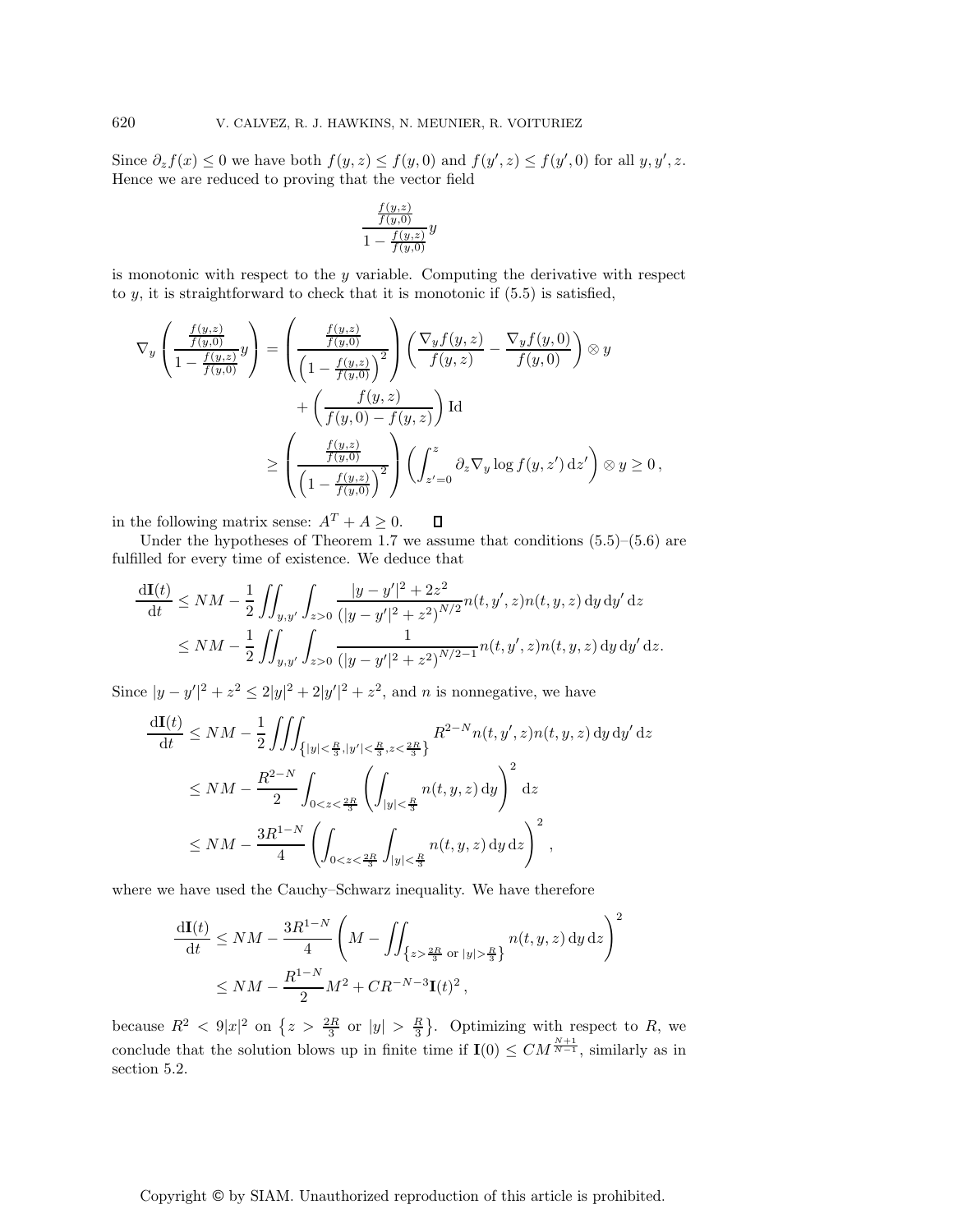**6. Conclusion.** In this work we have made some progress in the nonlinear analysis of the model introduced in [18]. We have demonstrated that this model and some variants exhibit pattern formation (either blow-up or convergence toward a nonhomogeneous steady state) under some conditions. However, we have not answered the main question: do they describe cell polarization or not? Analyzing the onedimensional case is informative in understanding whether active transport is strong enough to drive the molecular markers toward the boundary. When the interval is finite, it describes a one-dimensional cell which can polarize spontaneously from a homogeneous distribution of markers (see Figure 1.3(a) and section 3.2). Unfortunately the analysis of the higher-dimensional case is more difficult. Obviously the first model  $(1.5)$  does not exhibit cell polarization since we can integrate  $(1.1)$  with respect to z, and we obtain for  $\nu(t, y) = \int_{z>0}^{\infty} n(t, y, z) dz$ 

$$
\partial_t \nu(t, y) = \partial_{yy} \nu(t, y) \, .
$$

Thus there is no transversal instability, which is the main feature of spontaneous cell polarization. This confirms the linear analysis performed in [18]. On the other hand, the second model (1.6) is expected to develop symmetry breaking in dimension  $N = 2$  since the tangential component of the advective field on the boundary is given by the Hilbert transform of the trace  $n(t, y, 0)$  which is known to enhance finite time aggregation [11]. However, there is no clear mathematical distinction between the two models as continuation after the blow-up time appears to be very delicate in a similar context [33, 34, 17]. It would be very interesting to make such a distinction beyond linear analysis as performed in [18]. We leave it for further work.

**Acknowledgments.** The authors are very grateful to M. Piel, J. Van Schaftingen, and J. J. L. Velázquez for stimulating discussion. V. Calvez and N. Meunier warmly thank the Centre de Recerca Matemàtica (Barcelona) for the invitation during the special semester "Mathematical Biology: Modelling and Differential Equations" (2009).

#### REFERENCES

- [1] R. A. ADAMS, Sobolev Spaces, Academic Press, New York, 1975.
- [2] B. Alberts, Molecular Biology of the Cell, 4th ed., Garland Science, New York, 2002.
- [3] J.-P. AUBIN, Un théorème de compacité, C. R. Acad. Sci. Paris, 256 (1963), pp. 5042–5044.
- [4] R. J. Biezuner, Best constants in Sobolev trace inequalities, Nonlinear Anal., 54 (2003), pp. 575–589.
- [5] P. Biler, Existence and nonexistence of solutions for a model of gravitational interaction of particle III, Colloq. Math., 68 (1995), pp. 229–239.
- [6] P. BILER AND W. A. WOYCZYŃSKI, Global and exploding solutions for nonlocal quadratic evolution problems, SIAM J. Appl. Math., 59 (1998), pp. 845–869.
- [7] A. BLANCHET, J. DOLBEAULT, AND B. PERTHAME, Two-dimensional Keller-Segel model: Optimal critical mass and qualitative properties of the solutions, Electron. J. Differential Equations, 44 (2006).
- [8] V. CALVEZ AND J. A. CARRILLO, Refined asymptotics for the subcritical Keller-Segel system and related functional inequalities, Proc. Amer. Math. Soc., to appear.
- [9] V. CALVEZ, L. CORRIAS, AND A. EBDE, Blow-up, concentration phenomenon and global existence for the Keller-Segel model in high dimension, Comm. Partial Differential Equations, 37 (2012), pp. 561–584.
- [10] V. Calvez, N. Meunier, and R. Voituriez, A one-dimensional Keller-Segel equation with a drift issued from the boundary boundary, C. R. Math. Acad. Sci. Paris, 348 (2010), pp. 629–634.
- [11] V. CALVEZ, B. PERTHAME, AND M. SHARIFI TABAR, Modified Keller-Segel system and critical mass for the log interaction kernel, in Nonlinear Partial Differential Equations and Related Analysis, Contemp. Math. 429, AMS, Providence, RI, 2007.